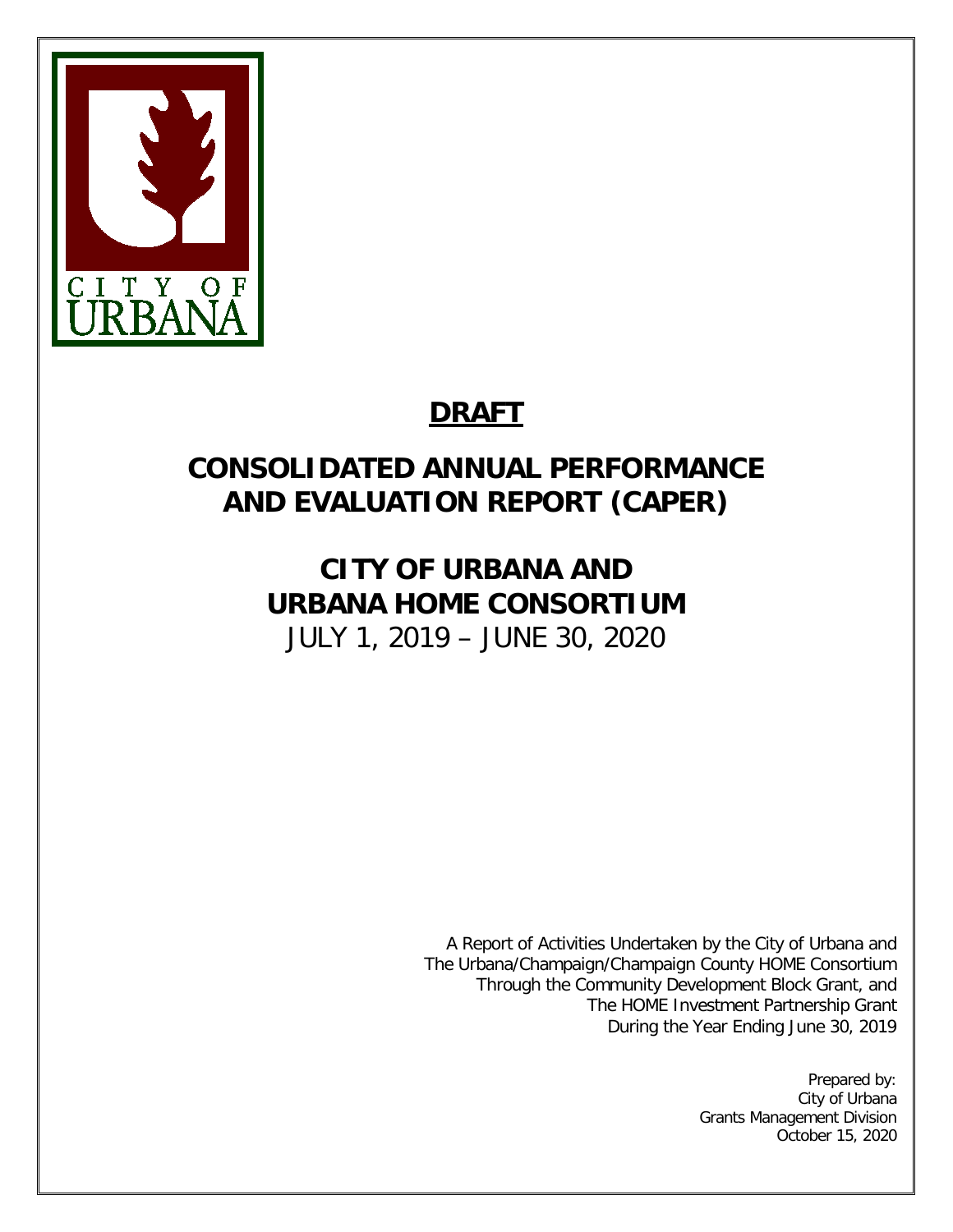## **CR-05 - Goals and Outcomes**

#### **Progress the jurisdiction has made in carrying out its strategic plan and its action plan. 91.520(a)**

This could be an overview that includes major initiatives and highlights that were proposed and executed throughout the program year.

The City of Urbana and Urbana HOME Consortium have made considerable strides towards achieving the goals and anticipated outcomes for the activities undertaken in FY 2019-2020. HOME funds have resulted in the completion of two (2) whole house rehabilitation projects in Urbana, as well as four (4) full-home improvement projects in Champaign. The Champaign County Regional Planning Commission (CCRPC), Rosecrance (formerly Community Elements), and Courage Connection have supported a total of fifty-three (53) persons in need of affordable rental housing with tenant-based rental assistance (TBRA) funds. Habitat for Humaninty of Champaign County continued their outstanding work as a highperforming local Community Housing Develepment Organization (CHDO) by completing two (2) new affordable single-family home projects with the assistance of HOME funding.

CDBG funds commited by the City of Urbana resulted in seventeen (7) owner-occupied housing units being rehabilitated through the City's Emergency/Access Grant Program and Senior Repair Program. The City's Consolidated Social Service Fund provided public services to over 2,667 low/moderate -income persons, a portion of whom were assisted by projects funded through CDBG public service funds. Two (2) formerly homeless families received stable housing and case management through the City of Urbana's Transitional Housing Program, which was funded through the CDBG program.

## **Comparison of the proposed versus actual outcomes for each outcome measure submitted with the consolidated plan and explain, if applicable, why progress was not made toward meeting goals and objectives. 91.520(g)**

Categories, priority levels, funding sources and amounts, outcomes/objectives, goal outcome indicators, units of measure, targets, actual outcomes/outputs, and percentage completed for each of the grantee's program year goals.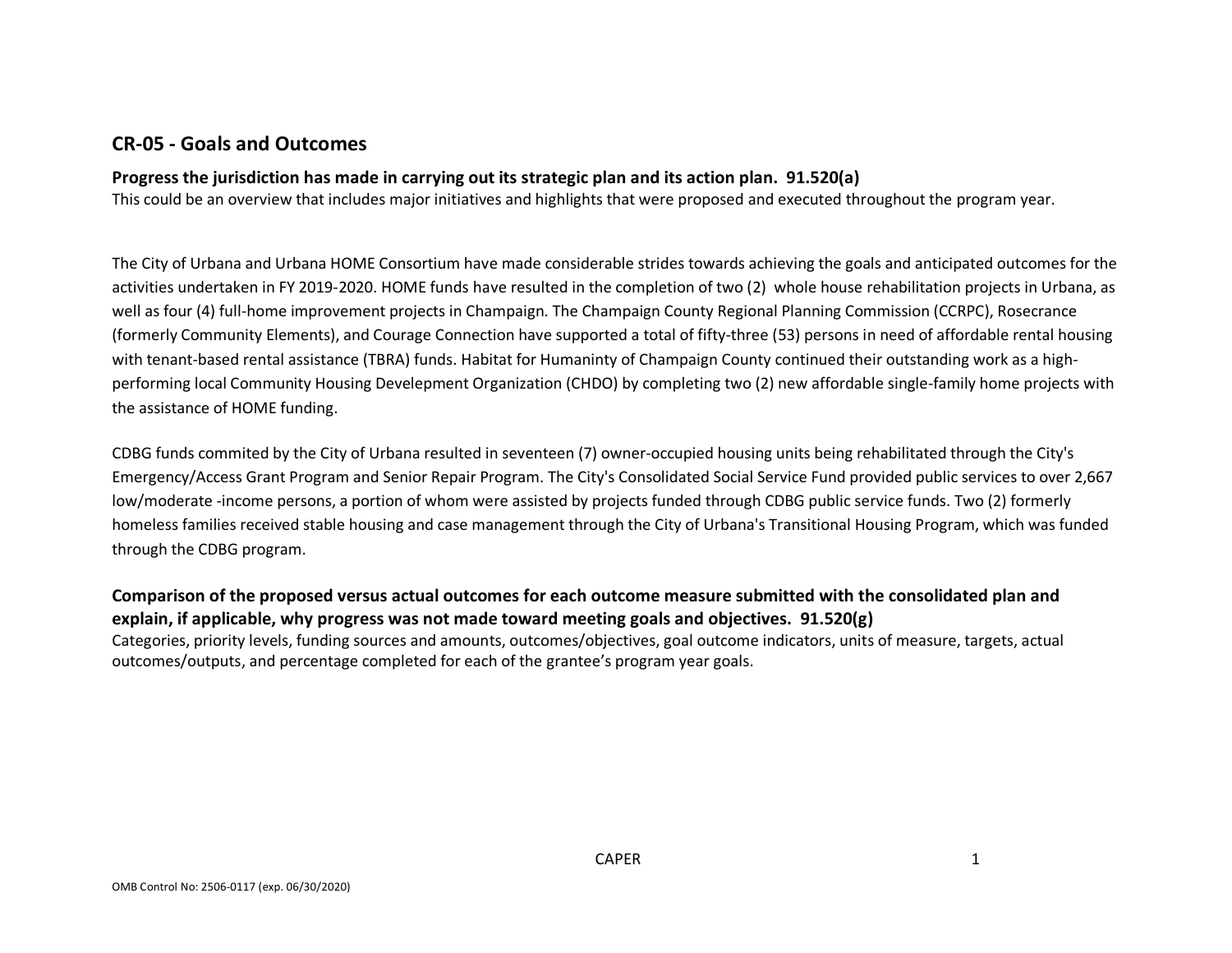| Goal                                                          | Category                                                         | Source /<br>Amount                 | Indicator                                                                                               | Unit of<br><b>Measure</b>    | <b>Expected</b><br><b>Strategic</b><br>Plan | Actual-<br><b>Strategic</b><br>Plan | Percent<br>Complete | <b>Expected</b><br>Program<br>Year | Actual-<br>Program<br>Year | Percent<br>Complete |
|---------------------------------------------------------------|------------------------------------------------------------------|------------------------------------|---------------------------------------------------------------------------------------------------------|------------------------------|---------------------------------------------|-------------------------------------|---------------------|------------------------------------|----------------------------|---------------------|
| <b>Address</b><br><b>Barriers to</b><br>Affordable<br>Housing | Affordable<br>Housing<br>Non-Housing<br>Community<br>Development | CDBG:<br>\$407341<br>/ HOME:<br>\$ | Public Facility or<br>Infrastructure<br>Activities for<br>Low/Moderate Income<br><b>Housing Benefit</b> | Households<br>Assisted       | 120                                         | 0                                   | 0.00%               |                                    |                            |                     |
| <b>Address</b><br><b>Barriers to</b><br>Affordable<br>Housing | Affordable<br>Housing<br>Non-Housing<br>Community<br>Development | CDBG:<br>\$407341<br>/ HOME:<br>\$ | Public service activities<br>for Low/Moderate<br><b>Income Housing</b><br><b>Benefit</b>                | Households<br>Assisted       | 300                                         | 0                                   | 0.00%               |                                    |                            |                     |
| Address<br><b>Barriers to</b><br>Affordable<br>Housing        | Affordable<br>Housing<br>Non-Housing<br>Community<br>Development | CDBG:<br>\$407341<br>/ HOME:<br>\$ | <b>Rental units</b><br>constructed                                                                      | Household<br>Housing<br>Unit | 50                                          | 0                                   | 0.00%               | 180                                | 0                          | 0.00%               |
| <b>Address</b><br><b>Barriers to</b><br>Affordable<br>Housing | Affordable<br>Housing<br>Non-Housing<br>Community<br>Development | CDBG:<br>\$407341<br>/ HOME:<br>\$ | <b>Homeowner Housing</b><br>Rehabilitated                                                               | Household<br>Housing<br>Unit | 300                                         | 8                                   | 2.67%               |                                    |                            |                     |
| <b>Address</b><br><b>Barriers to</b><br>Affordable<br>Housing | Affordable<br>Housing<br>Non-Housing<br>Community<br>Development | CDBG:<br>\$407341<br>/ HOME:<br>\$ | <b>Direct Financial</b><br>Assistance to<br>Homebuyers                                                  | Households<br>Assisted       | $\mathbf 0$                                 | $\overline{7}$                      |                     | 15                                 | 0                          | 0.00%               |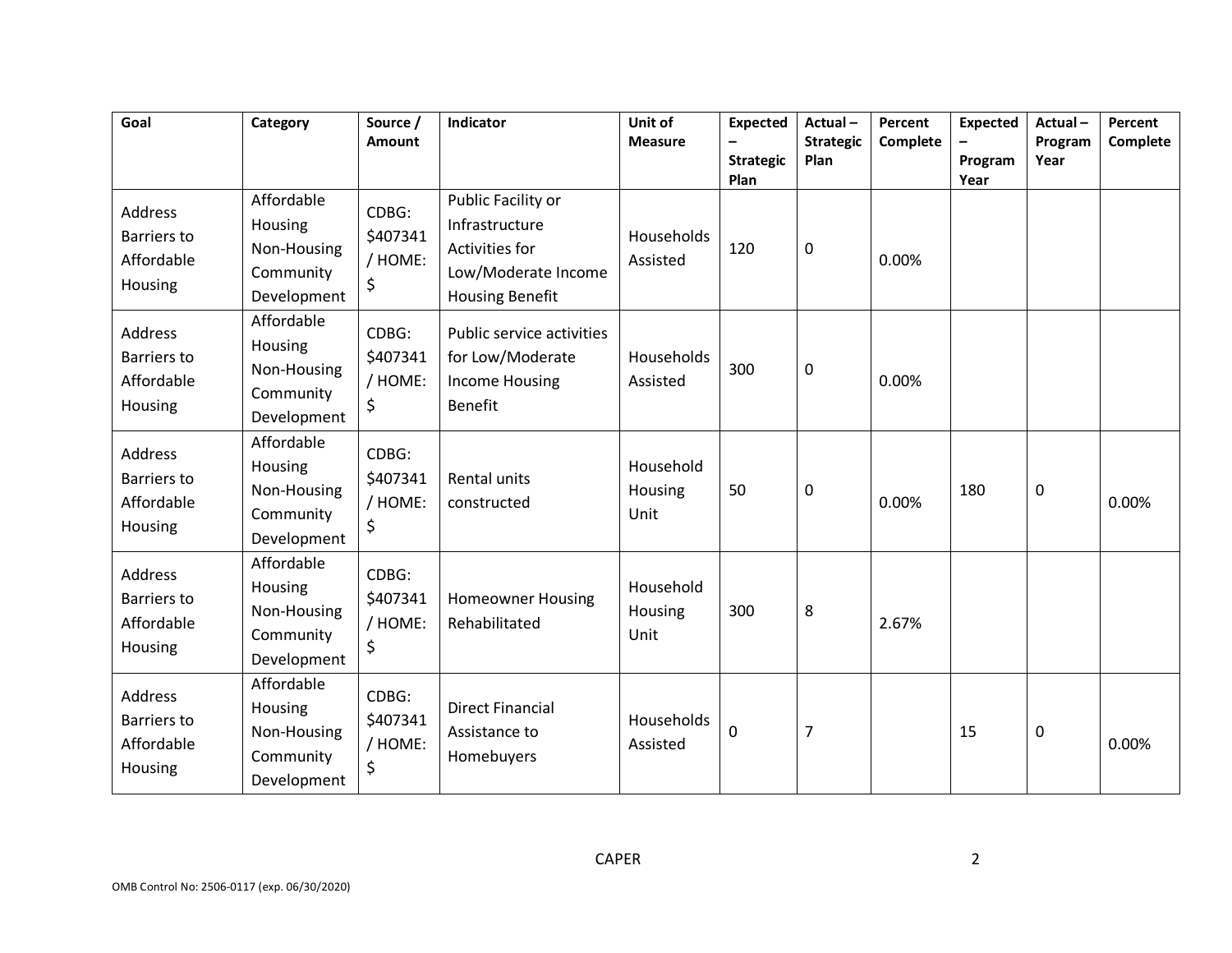| Address<br><b>Barriers to</b><br>Affordable<br>Housing      | Affordable<br>Housing<br>Non-Housing<br>Community<br>Development | CDBG:<br>\$407341<br>/ HOME:<br>\$ | Other                         | Other                        | 200 | $\mathbf 0$    | 0.00%  |     |   |       |
|-------------------------------------------------------------|------------------------------------------------------------------|------------------------------------|-------------------------------|------------------------------|-----|----------------|--------|-----|---|-------|
| Coordinate with<br>Housing<br>Authority                     | Affordable<br>Housing<br>Public<br>Housing                       | CDBG: \$<br>/ HOME:<br>\$          | Rental units<br>constructed   | Household<br>Housing<br>Unit | 60  | $\mathbf 0$    | 0.00%  |     |   |       |
| Coordinate with<br>Housing<br>Authority                     | Affordable<br>Housing<br>Public<br>Housing                       | CDBG: \$<br>/ HOME:<br>\$          | Rental units<br>rehabilitated | Household<br>Housing<br>Unit | 120 | $\mathbf 0$    | 0.00%  |     |   |       |
| Preserve<br>Consortium<br>Neighborhoods                     | Affordable<br>Housing<br>Non-Housing<br>Community<br>Development | CDBG: \$                           | <b>Buildings Demolished</b>   | <b>Buildings</b>             | 6   | $\overline{2}$ | 33.33% |     |   |       |
| Preserve<br>Consortium<br>Neighborhoods                     | Affordable<br>Housing<br>Non-Housing<br>Community<br>Development | CDBG: \$                           | Other                         | Other                        | 16  | $\mathbf 0$    | 0.00%  |     |   |       |
| Preserve<br>Existing<br>Affordable<br><b>Housing Supply</b> | Affordable<br>Housing                                            | CDBG: \$<br>/ HOME:<br>\$          | Rental units<br>constructed   | Household<br>Housing<br>Unit | 0   | $\pmb{0}$      |        | 180 | 0 | 0.00% |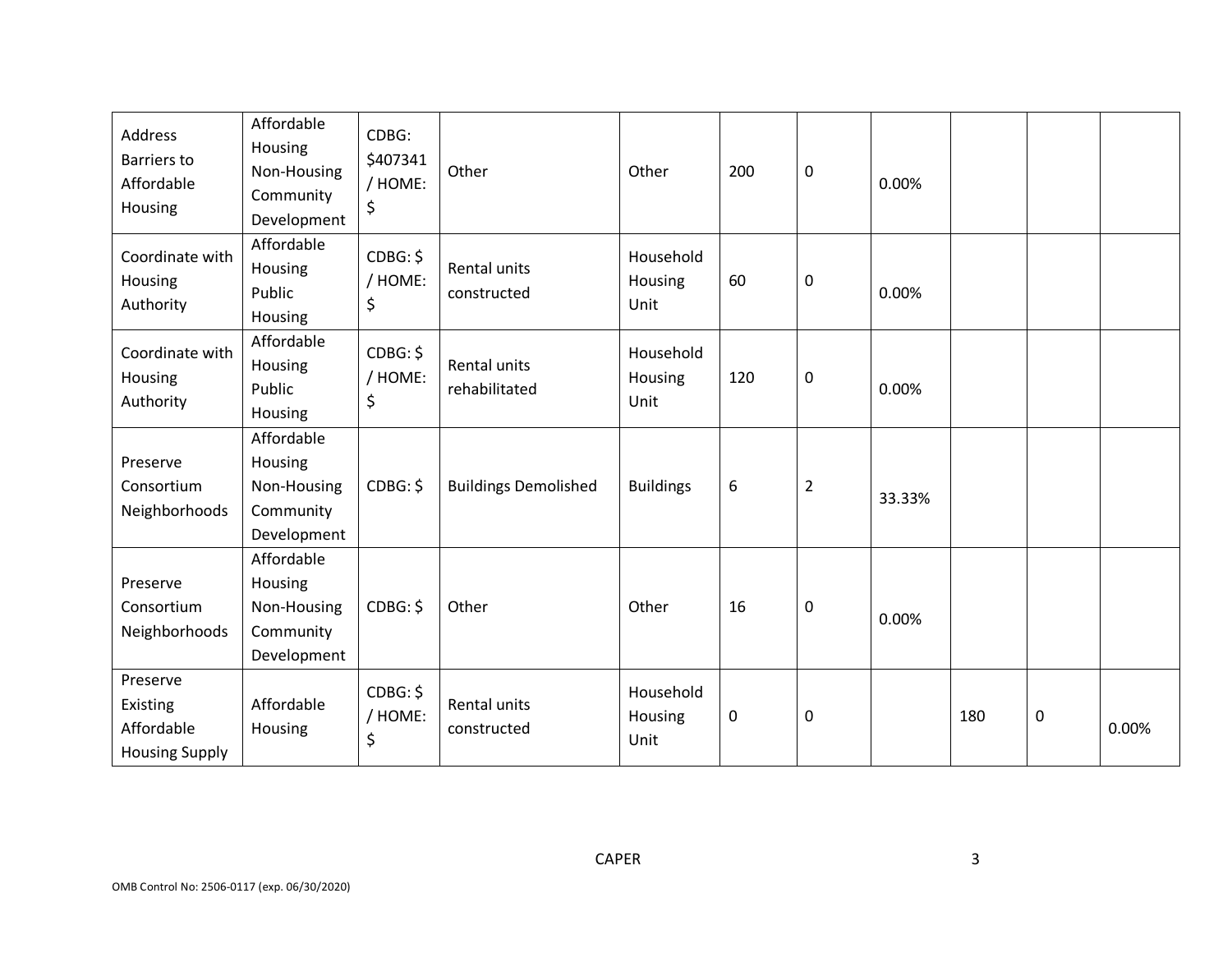| Preserve<br>Existing<br>Affordable<br><b>Housing Supply</b> | Affordable<br>Housing | CDBG: \$<br>/ HOME:<br>\$          | <b>Homeowner Housing</b><br>Rehabilitated                                                | Household<br>Housing<br>Unit | 200         | 25             | 12.50% | 6   | $\mathbf 0$ | 0.00%   |
|-------------------------------------------------------------|-----------------------|------------------------------------|------------------------------------------------------------------------------------------|------------------------------|-------------|----------------|--------|-----|-------------|---------|
| Provide decent<br>affordable<br>housing<br>opportunities    | Affordable<br>Housing | CDBG:<br>\$214722<br>/ HOME:<br>\$ | Public service activities<br>other than<br>Low/Moderate Income<br><b>Housing Benefit</b> | Persons<br>Assisted          | $\mathbf 0$ | 80             |        | 0   | 80          |         |
| Provide decent<br>affordable<br>housing<br>opportunities    | Affordable<br>Housing | CDBG:<br>\$214722<br>/ HOME:<br>\$ | <b>Rental units</b><br>constructed                                                       | Household<br>Housing<br>Unit | 50          | $\mathbf 0$    | 0.00%  | 180 | $\mathbf 0$ | 0.00%   |
| Provide decent<br>affordable<br>housing<br>opportunities    | Affordable<br>Housing | CDBG:<br>\$214722<br>/ HOME:<br>\$ | <b>Homeowner Housing</b><br>Added                                                        | Household<br>Housing<br>Unit | $\mathbf 0$ | 19             |        | 5   | 17          | 340.00% |
| Provide decent<br>affordable<br>housing<br>opportunities    | Affordable<br>Housing | CDBG:<br>\$214722<br>/ HOME:<br>\$ | <b>Homeowner Housing</b><br>Rehabilitated                                                | Household<br>Housing<br>Unit | $\mathbf 0$ | 19             |        | 3   | 11          | 366.67% |
| Provide decent<br>affordable<br>housing<br>opportunities    | Affordable<br>Housing | CDBG:<br>\$214722<br>/ HOME:<br>\$ | <b>Direct Financial</b><br>Assistance to<br>Homebuyers                                   | Households<br>Assisted       | 100         | $\overline{7}$ | 7.00%  | 10  | $\mathbf 0$ | 0.00%   |
| Provide decent<br>affordable<br>housing<br>opportunities    | Affordable<br>Housing | CDBG:<br>\$214722<br>/ HOME:<br>\$ | Tenant-based rental<br>assistance / Rapid<br>Rehousing                                   | Households<br>Assisted       | 90          | 75             | 83.33% | 24  | 23          | 95.83%  |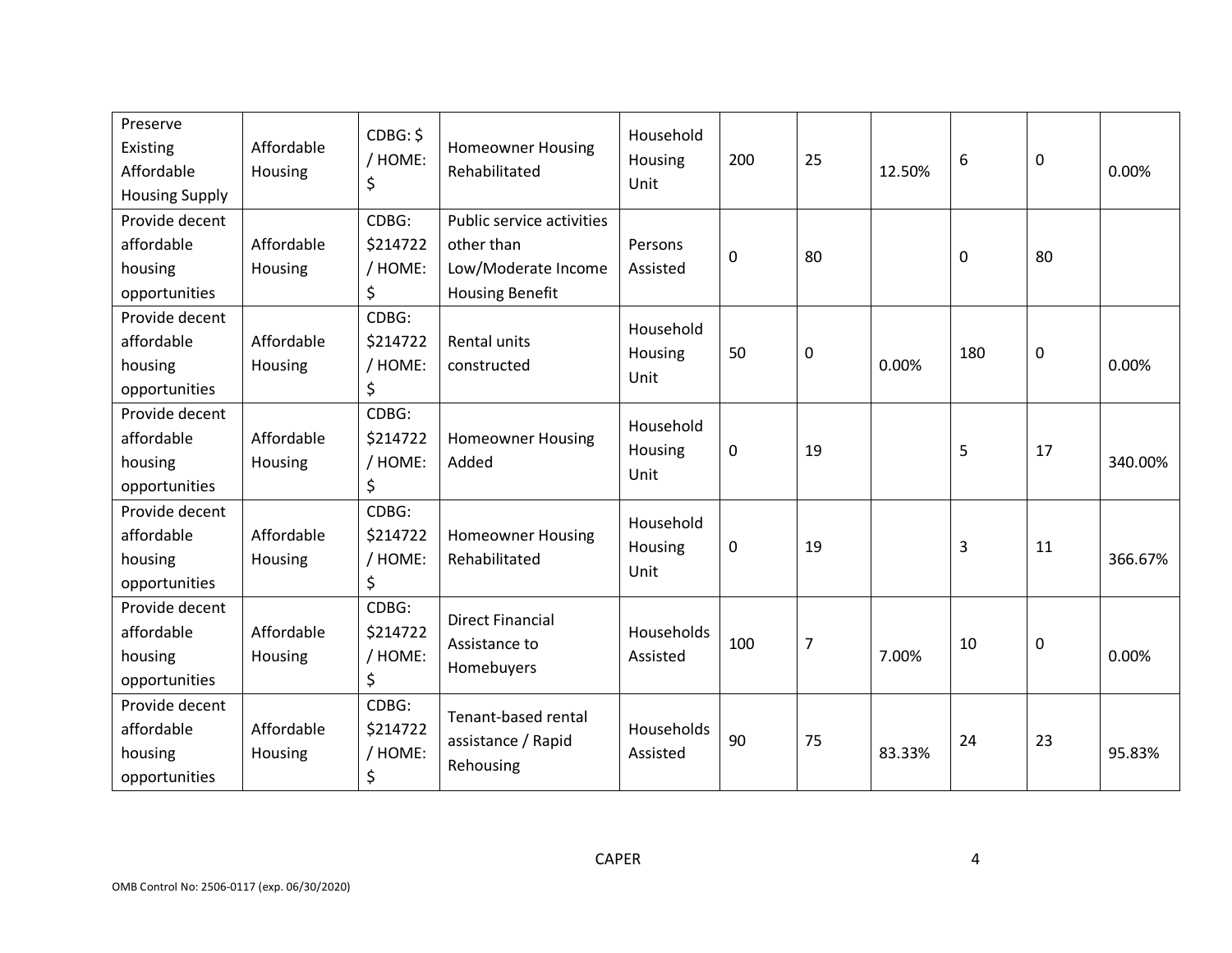| Provide decent                                           |                                         | CDBG:                              |                                                                                                         |                              |                |             |       |   |   |  |
|----------------------------------------------------------|-----------------------------------------|------------------------------------|---------------------------------------------------------------------------------------------------------|------------------------------|----------------|-------------|-------|---|---|--|
| affordable                                               | Affordable                              | \$214722                           | <b>Homeless Person</b>                                                                                  | Persons                      | $\mathbf 0$    | $\pmb{0}$   |       | 0 | 0 |  |
| housing                                                  | Housing                                 | / HOME:                            | Overnight Shelter                                                                                       | Assisted                     |                |             |       |   |   |  |
| opportunities                                            |                                         | \$                                 |                                                                                                         |                              |                |             |       |   |   |  |
| Provide decent<br>affordable<br>housing<br>opportunities | Affordable<br>Housing                   | CDBG:<br>\$214722<br>/ HOME:<br>\$ | Overnight/Emergency<br>Shelter/Transitional<br>Housing Beds added                                       | <b>Beds</b>                  | $\mathbf 0$    | $\mathbf 0$ |       | 0 | 0 |  |
| Reduce Lead<br><b>Exposure Risk</b>                      | Lead Based<br>Paint Hazard<br>Removal   | CDBG: \$                           | Other                                                                                                   | Other                        | 50             | $\mathsf 0$ | 0.00% |   |   |  |
| Support<br><b>Homeless</b><br><b>Needs</b>               | Homeless                                | CDBG: \$<br>/ HOME:<br>\$          | <b>Homeless Person</b><br>Overnight Shelter                                                             | Persons<br>Assisted          | 500            | $\mathbf 0$ | 0.00% |   |   |  |
| Support<br><b>Homeless</b><br><b>Needs</b>               | Homeless                                | CDBG: \$<br>/ HOME:<br>\$          | Overnight/Emergency<br>Shelter/Transitional<br>Housing Beds added                                       | <b>Beds</b>                  | 30             | $\mathsf 0$ | 0.00% |   |   |  |
| Support<br>Homeless<br><b>Needs</b>                      | Homeless                                | CDBG: \$<br>/ HOME:<br>\$          | Homelessness<br>Prevention                                                                              | Persons<br>Assisted          | 200            | $\pmb{0}$   | 0.00% |   |   |  |
| Support<br><b>Homeless</b><br><b>Needs</b>               | Homeless                                | CDBG: \$<br>/ HOME:<br>\$          | <b>Housing for Homeless</b><br>added                                                                    | Household<br>Housing<br>Unit | $\overline{2}$ | $\mathbf 0$ | 0.00% |   |   |  |
| Support<br>Infrastructure<br>Improvements                | Non-Housing<br>Community<br>Development | CDBG: \$                           | Public Facility or<br>Infrastructure<br>Activities for<br>Low/Moderate Income<br><b>Housing Benefit</b> | Households<br>Assisted       | 400            | 0           | 0.00% |   |   |  |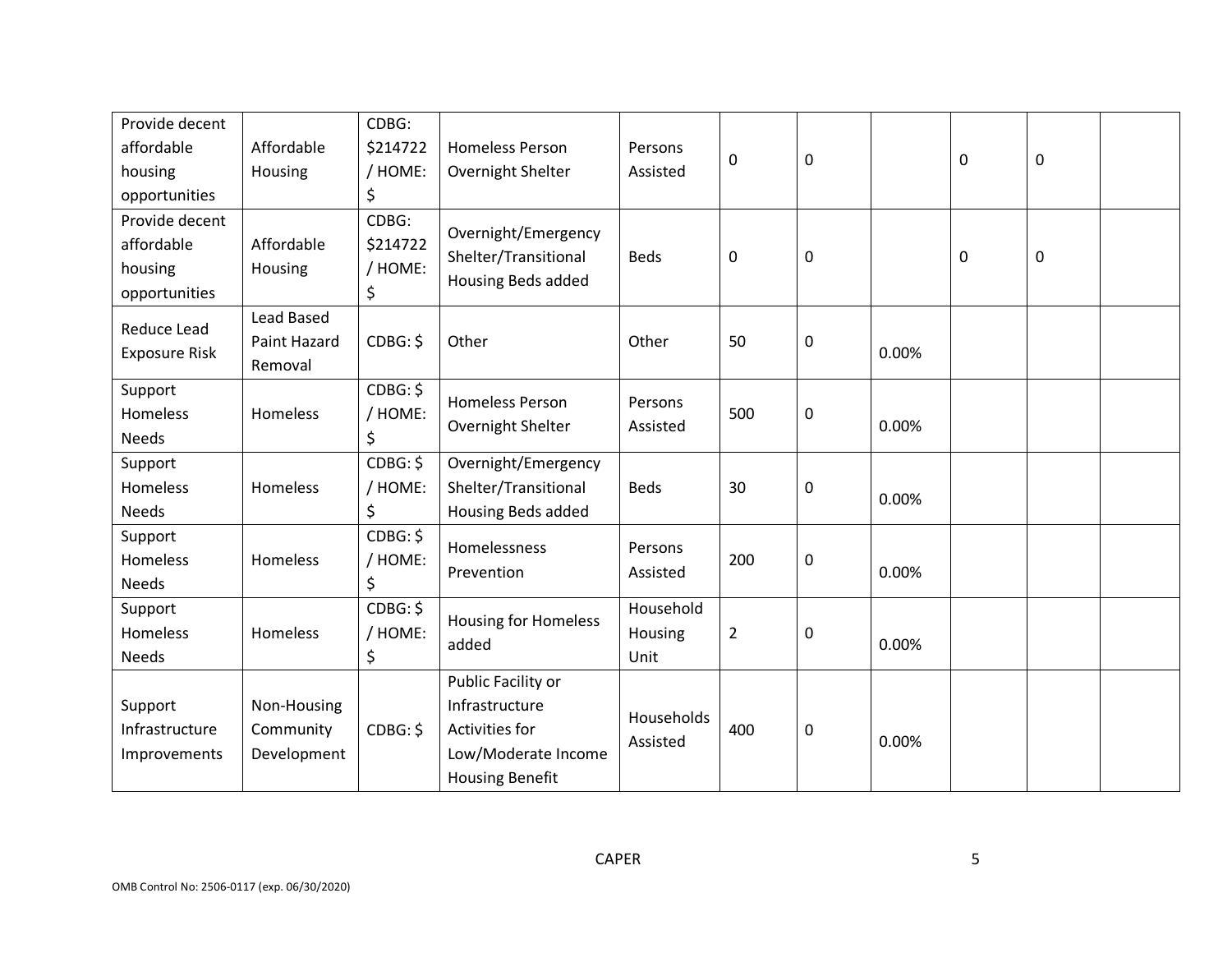| Support<br>Services &<br>Training for<br>Low-Income<br>Persons | Non-<br>Homeless<br><b>Special Needs</b><br>Non-Housing<br>Community<br>Development | CDBG: \$<br>/ CDBG-<br>CV:<br>\$294966 | Public Facility or<br>Infrastructure<br><b>Activities for</b><br>Low/Moderate Income<br><b>Housing Benefit</b> | Households<br>Assisted        | 500 | 0    | 0.00%   |    |             |       |
|----------------------------------------------------------------|-------------------------------------------------------------------------------------|----------------------------------------|----------------------------------------------------------------------------------------------------------------|-------------------------------|-----|------|---------|----|-------------|-------|
| Support<br>Services &<br>Training for<br>Low-Income<br>Persons | Non-<br>Homeless<br><b>Special Needs</b><br>Non-Housing<br>Community<br>Development | CDBG: \$<br>/ CDBG-<br>CV:<br>\$294966 | Public service activities<br>other than<br>Low/Moderate Income<br><b>Housing Benefit</b>                       | Persons<br>Assisted           | 0   | 0    |         | 25 | $\mathbf 0$ | 0.00% |
| Support<br>Services &<br>Training for<br>Low-Income<br>Persons | Non-<br>Homeless<br><b>Special Needs</b><br>Non-Housing<br>Community<br>Development | CDBG: \$<br>/ CDBG-<br>CV:<br>\$294966 | Public service activities<br>for Low/Moderate<br><b>Income Housing</b><br><b>Benefit</b>                       | Households<br>Assisted        | 500 | 2606 | 521.20% | 25 | 0           | 0.00% |
| Support<br>Services &<br>Training for<br>Low-Income<br>Persons | Non-<br>Homeless<br><b>Special Needs</b><br>Non-Housing<br>Community<br>Development | CDBG: \$<br>/ CDBG-<br>CV:<br>\$294966 | Homelessness<br>Prevention                                                                                     | Persons<br>Assisted           | 200 | 0    | 0.00%   |    |             |       |
| Support<br>Services &<br>Training for<br>Low-Income<br>Persons | Non-<br>Homeless<br><b>Special Needs</b><br>Non-Housing<br>Community<br>Development | CDBG: \$<br>/ CDBG-<br>CV:<br>\$294966 | <b>Businesses assisted</b>                                                                                     | <b>Businesses</b><br>Assisted | 0   | 0    |         | 5  | $\mathbf 0$ | 0.00% |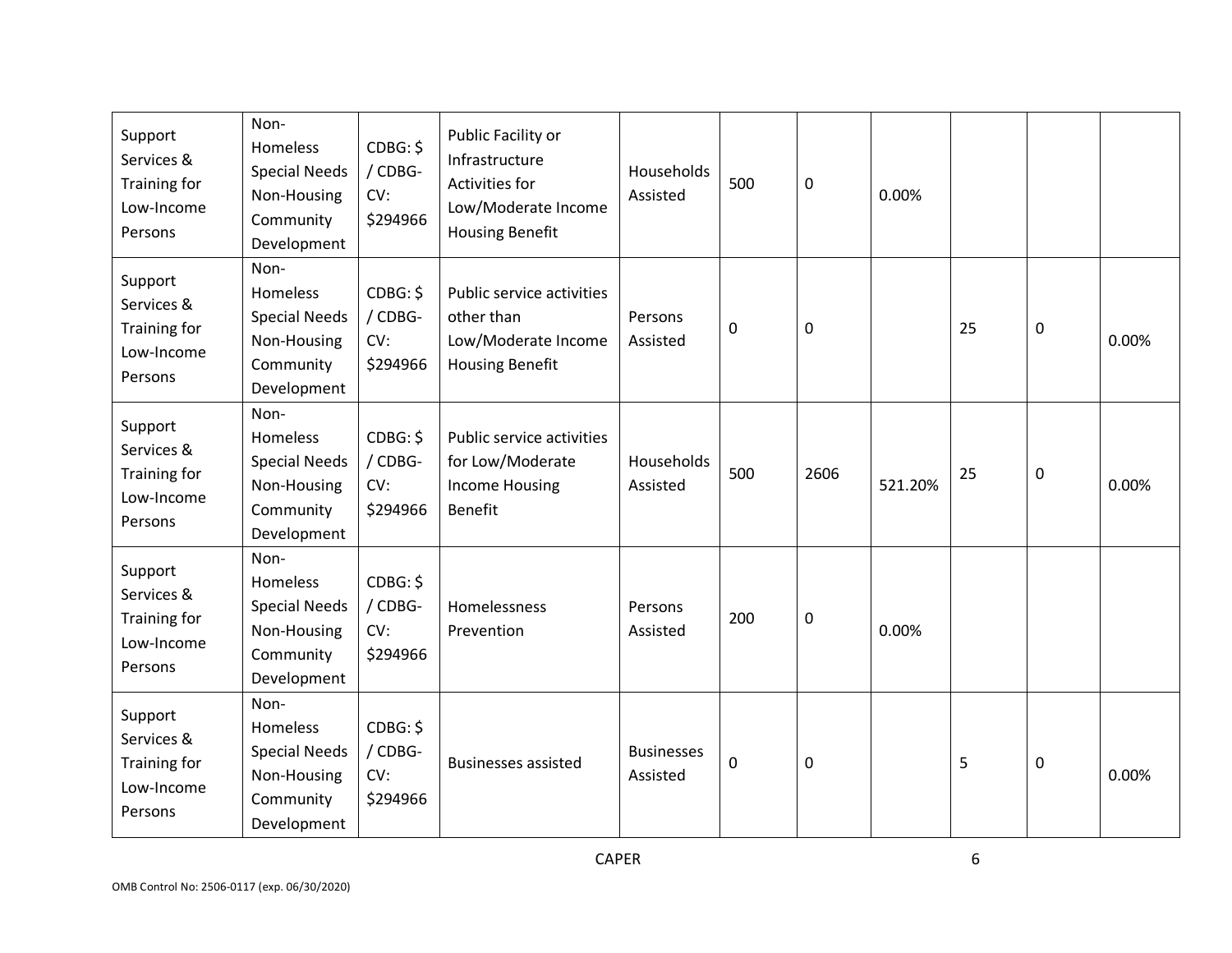| Support<br>Services &<br>Training for<br>Low-Income<br>Persons | Non-<br>Homeless<br><b>Special Needs</b><br>Non-Housing<br>Community<br>Development | CDBG: \$<br>CDBG-<br>CV:<br>\$294966 | <b>Housing for Homeless</b><br>added | Household<br>Housing<br>Unit | ∼ |  | 0.00% |  |  |  |
|----------------------------------------------------------------|-------------------------------------------------------------------------------------|--------------------------------------|--------------------------------------|------------------------------|---|--|-------|--|--|--|
|----------------------------------------------------------------|-------------------------------------------------------------------------------------|--------------------------------------|--------------------------------------|------------------------------|---|--|-------|--|--|--|

**Table 1 - Accomplishments – Program Year & Strategic Plan to Date**

# **Assess how the jurisdiction's use of funds, particularly CDBG, addresses the priorities and specific objectives identified in the plan, giving special attention to the highest priority activities identified.**

The City of Urbana's Community Development Block Grant funds have been specifically targeted towards the priorities and objectives indentified in the City of Urbana's FY 2019-2020 Annual Action Plan to benefit low- and moderate-income residents. The first goal noted on the Plan under section AP-20 is to provide decent affordable housing opportunities. CDBG funds have been leveraged to advance this goal through rehabilitation of the homes of low-income owner-occupants and transitional housing rental units for homeless families. HOME funds are used throughout the Consortium geography to develop new homeownership units for sale to low-income homebuyers and assist lowincome homebuyers with down payment, while tenant-based rental assistance funds are used to ensure that households in need of funding assistance are able to maintain housing. The HOME funded whole-housing rehabilitation program also helps in this regard by bringing singlefamily houses occupied by low-income households up to code.

The second goal noted on the Plan is to preserve the existing affordable housing supply. This goal is primarly advanced through the CDBG-and HOME funded housing rehabilitation activities. Further goals call for the City to address basrriers to affordable housing and preserve Consortium neighborhoods, both of which have been furthered by the use of CDBG funds through rehabilitation, neighborhood cleanup activities, and demolition activities. The goal of supporting services and training for low-income persons has also been supported through assistance given to the Urbana Park District for youth employment. Coordination with the Housing Authority of Champaign County (HACC) was accomplished through collaboration on new permanent supportive housing units at Pinewood Place in Urbana and the construction of Bristol Place. Staff from the cities of Urbana and Champaign regularly attend HACC Board meetings. The Mayors of Urbana and Champaign appoint Board members to the HACC Board of Commissioners. The Urbana HOME Consortium supported the rental development of Pinewood Place by being a partner on the development team. Pinewood Place is a new Permanent Supportive Housing complex in Urbana with anticipated completion in the spring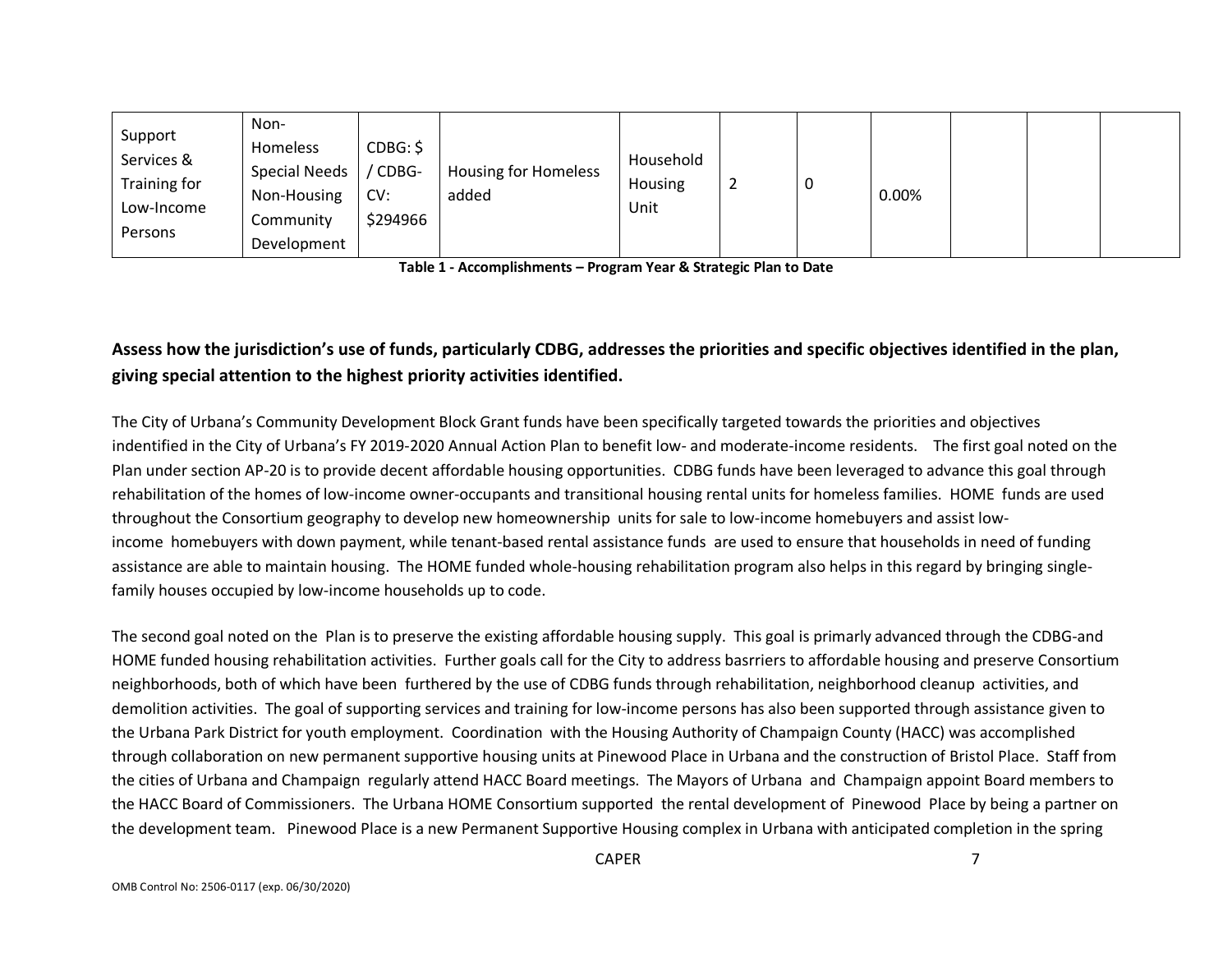of 2020. The development proposes adding 25 units to the affordable housing stock. The support of homeless needs was accomplished by operating transitional housing units using CDBG funds. CDBG funding was allocated in the City 's capital improvements plan toward infrastructure development in the CD target area.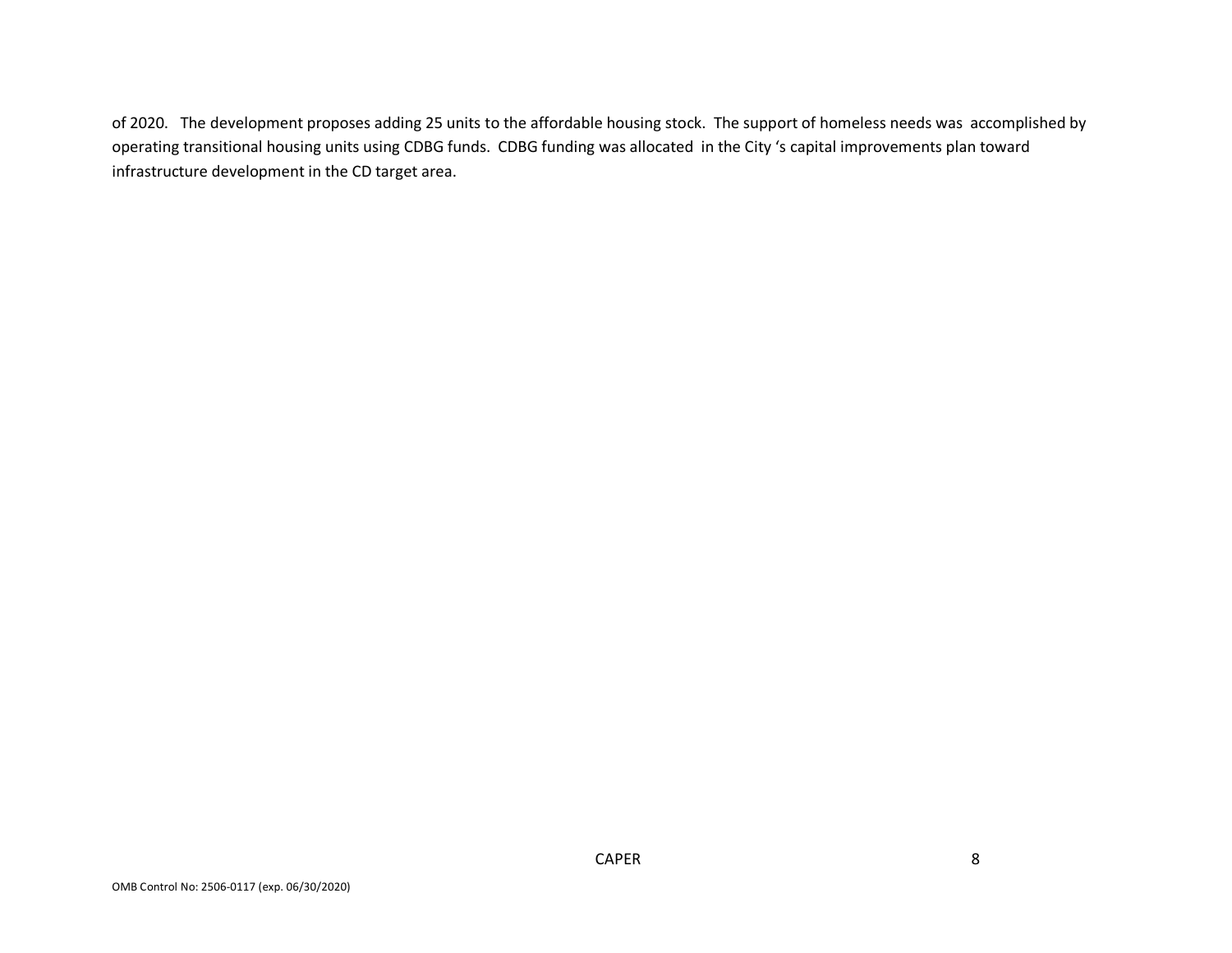# **CR-10 - Racial and Ethnic composition of families assisted**

**Describe the families assisted (including the racial and ethnic status of families assisted). 91.520(a)** 

|                                           | <b>CDBG</b> | <b>HOME</b> |
|-------------------------------------------|-------------|-------------|
| White                                     | 11          | 101         |
| <b>Black or African American</b>          | 66          | 207         |
| Asian                                     | 0           | 8           |
| American Indian or American Native        | 0           |             |
| Native Hawaiian or Other Pacific Islander | ი           |             |
| <b>Total</b>                              | 77          | 321         |
| Hispanic                                  | 2           |             |
| Not Hispanic                              | 75          | 314         |

**Table 2 – Table of assistance to racial and ethnic populations by source of funds**

#### **Narrative**

CDBG funds were consistently expended throughout the program year on rehabilitation projects, demolition activities in support of the abandoned properties program, public service activities, and other projects, as well as for administration support and project delivery. HOME funds were similarly expended to reimburse eligible costs related to new single-family home construction, TBRA, and rehabilitation activities, as well as administrative costs and project delivery.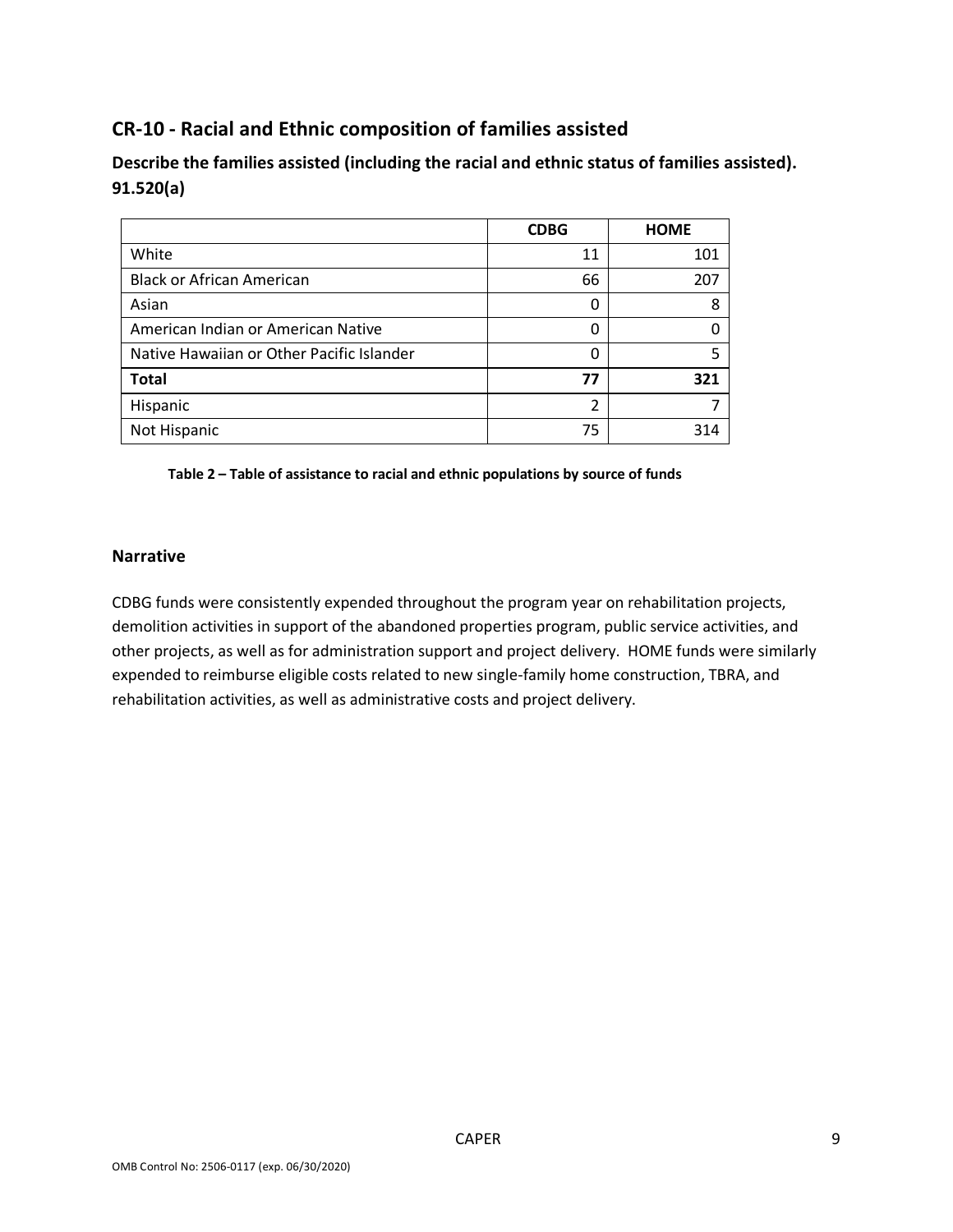# **CR-15 - Resources and Investments 91.520(a)**

| <b>Source of Funds</b> | <b>Source</b>    | <b>Resources Made</b><br>Available | <b>Amount Expended</b><br><b>During Program Year</b> |
|------------------------|------------------|------------------------------------|------------------------------------------------------|
| <b>CDBG</b>            | public - federal | 692.063                            |                                                      |
| <b>HOME</b>            | public - federal | 785.645                            |                                                      |
| Other                  | public - federal | 294.966                            |                                                      |

#### **Identify the resources made available**

**Table 3 - Resources Made Available**

#### **Narrative**

CDBG funds were consistently expended throughout the program year on rehabilitation projects, demolition activities in support of the abandoned properties program, public service activities, and other projects, as well as for administration support and project delivery. HOME funds were similarly expended to reimburse eligible costs related to new single-family home construction, TBRA, and rehabilitation activities, as well as administrative costs and project delivery.

| <b>Target Area</b>                  | Planned<br>Percentage of<br><b>Allocation</b> | <b>Actual Percentage</b><br>of Allocation | <b>Narrative</b><br><b>Description</b> |
|-------------------------------------|-----------------------------------------------|-------------------------------------------|----------------------------------------|
| Beardsley Park Neighborhood         |                                               |                                           |                                        |
| Improvement Plan Area               |                                               |                                           |                                        |
| Bristol Park Neighborhood Plan Area |                                               |                                           |                                        |
| CENSUS TRACT NUMBERS 53, 54, 55,    |                                               |                                           |                                        |
| <b>AND 56</b>                       | 70                                            |                                           |                                        |
| City of Champaign                   |                                               |                                           |                                        |
| City of Urbana                      | 10                                            |                                           |                                        |
| Garden Hills United Neighborhood    |                                               |                                           |                                        |
| <b>Association Action Plan</b>      |                                               |                                           |                                        |
| Urbana Consortium-wide Area         | 20                                            |                                           |                                        |

#### **Identify the geographic distribution and location of investments**

**Table 4 – Identify the geographic distribution and location of investments**

#### **Narrative**

The majority of the non-public service CDBG funds were expended on projects that met the area benefit national objective category through investment in the City's low/moderate-income Community Development Target Area, consisting of Census Tracts 53, 54, 55, and 56. A significant portion of the public service funds were also committed to projects in the Community Development Target Area, such as the neighborhood cleanup and a portion of the transitional housing activities.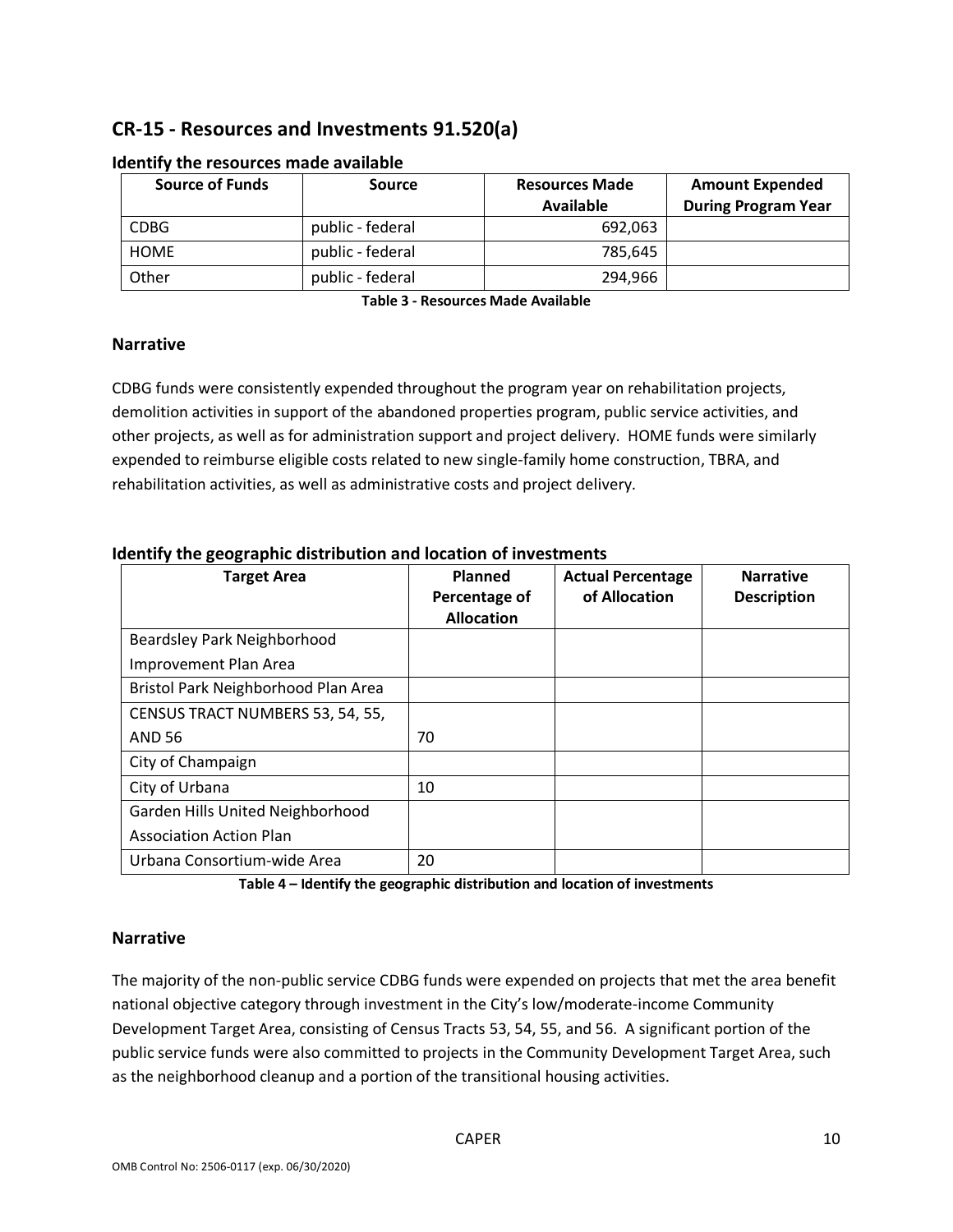Urbana's allocation of HOME funds are commonly expensed in the target area as well, especially expenses related to the Whole House Rehabilitation Program, which specifies that applicant households must be located in the Community Development Target Area. A sizeable portion of the HOME CHDO funds expensed on new construction of affordable housing are also invested in the target area. TBRA and other new construction funds are invested throughout the Consortium geography.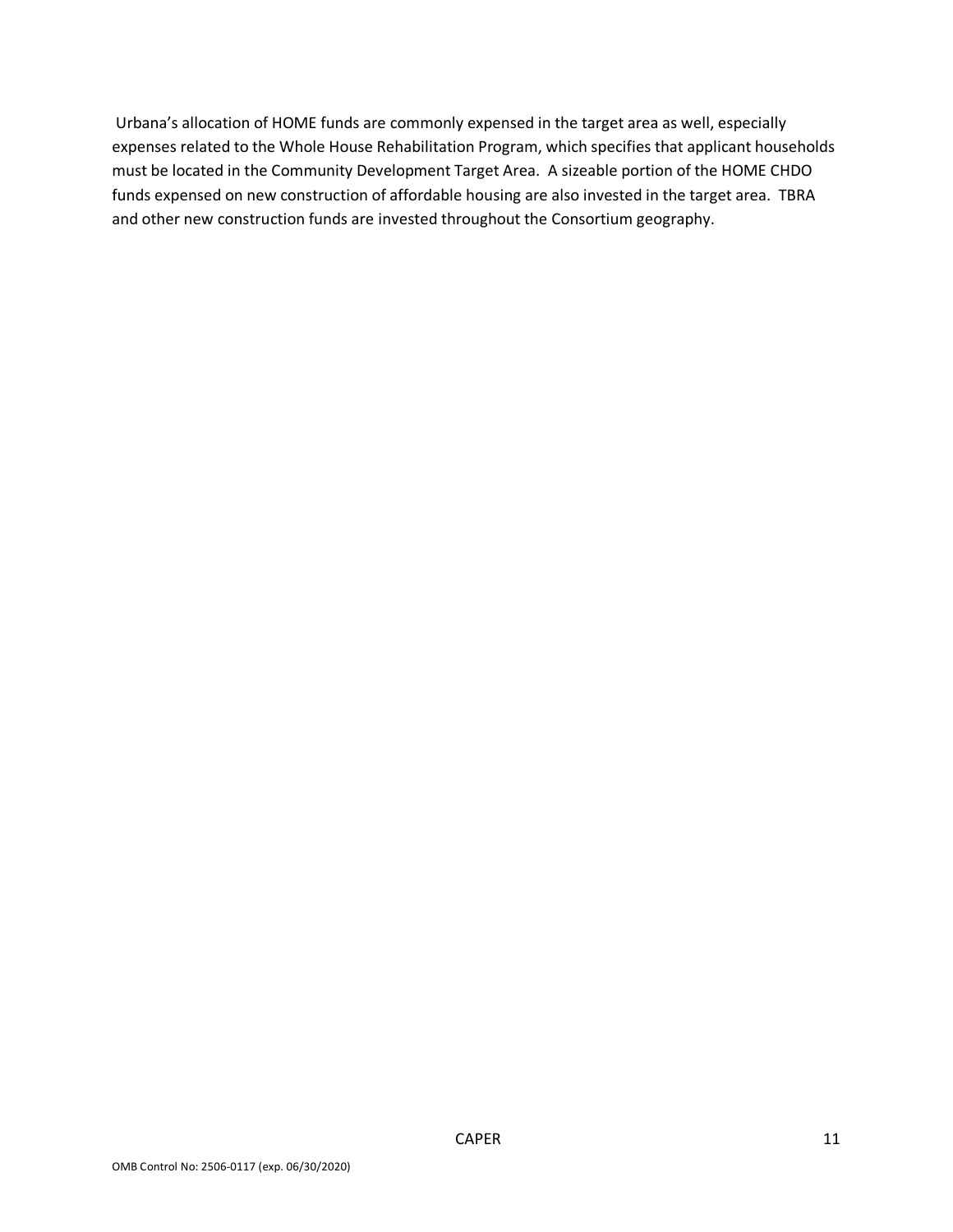## **Leveraging**

**Explain how federal funds leveraged additional resources (private, state and local funds), including a description of how matching requirements were satisfied, as well as how any publicly owned land or property located within the jurisdiction that were used to address the needs identified in the plan.**

CDBG funds are typically used to defray remaining costs following demolition activities undertaken as part of the Abandoned Properties Program (APP). During this fiscal year, CDBG funds were used to assist in the demolition of two properties and one more is planned for demolition. The ability to use CDBG funds along with the APP funding is critical to the City's ability to effectively use the \$71,000 in APP funding secured from the Illinois Housing Development Authority.

The City of Urbana/Cunningham Township Consolidated Social Service Fund is funded partly with City/Township funding and partly with CDBG funding.

The City of Champaign uses local funding on some acquisition-rehabilitation projects that are primarily HOME-funded, and also uses local funding to support affordable housing and community development initiatives. As a subrecipient of the Urbana HOME Consortium, Habitat for Humanity uses HOME entitlement and CHDO funds to leverage additional funding from the community.

All members of the Urbana HOME Consortium meet matching requirements through either cash match or match credit. Habitat for Humanity of Champaign County provided the Urbana HOME Consortium with a surplus of matching funds through contributions of non-Federal funds on each of their projects, volunteer hours, donated materials, and sweat equity from the homeowners towards match.

| Fiscal Year Summary - HOME Match                                               |  |  |  |  |  |  |
|--------------------------------------------------------------------------------|--|--|--|--|--|--|
| 1. Excess match from prior Federal fiscal year                                 |  |  |  |  |  |  |
| 2. Match contributed during current Federal fiscal year                        |  |  |  |  |  |  |
| 3. Total match available for current Federal fiscal year (Line 1 plus Line 2)  |  |  |  |  |  |  |
| 4. Match liability for current Federal fiscal year                             |  |  |  |  |  |  |
| 5. Excess match carried over to next Federal fiscal year (Line 3 minus Line 4) |  |  |  |  |  |  |

**Table 5 – Fiscal Year Summary - HOME Match Report**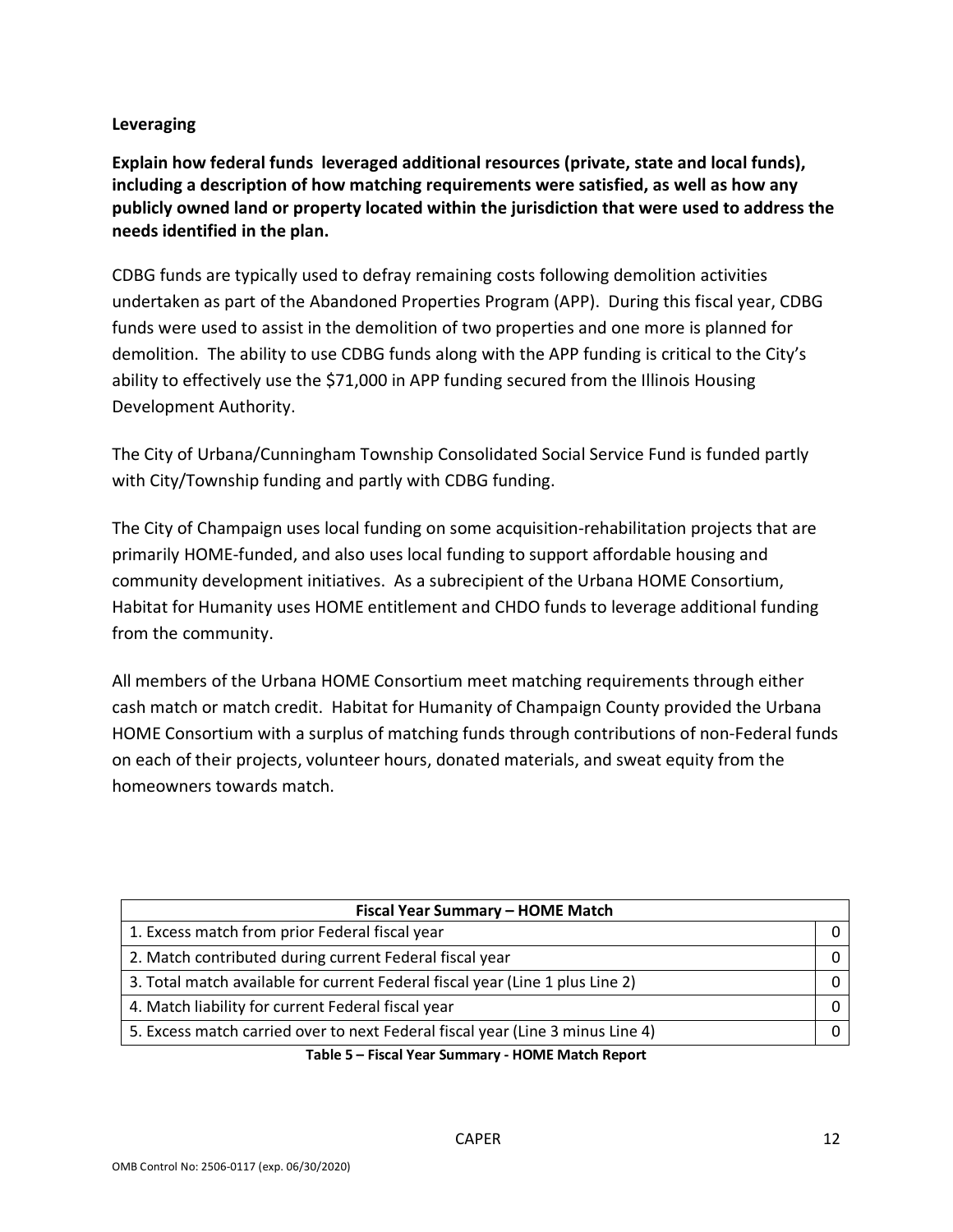|                                   | <b>Match Contribution for the Federal Fiscal Year</b> |                                  |                                            |                                    |                            |                                                                                   |                                 |                    |  |  |  |
|-----------------------------------|-------------------------------------------------------|----------------------------------|--------------------------------------------|------------------------------------|----------------------------|-----------------------------------------------------------------------------------|---------------------------------|--------------------|--|--|--|
| <b>Project No. or</b><br>Other ID | Date of<br>Contribution                               | Cash<br>(non-Federal<br>sources) | Foregone<br>Taxes, Fees,<br><b>Charges</b> | Appraised<br>Land/Real<br>Property | Reguired<br>Infrastructure | <b>Site</b><br>Preparation,<br>Construction<br>Materials,<br><b>Donated labor</b> | <b>Bond</b><br><b>Financing</b> | <b>Total Match</b> |  |  |  |
|                                   |                                                       |                                  |                                            |                                    |                            |                                                                                   |                                 |                    |  |  |  |

**Table 6 – Match Contribution for the Federal Fiscal Year**

## **HOME MBE/WBE report**

| <b>Program Income</b> – Enter the program amounts for the reporting period |                               |                              |                            |                        |  |  |  |  |  |  |
|----------------------------------------------------------------------------|-------------------------------|------------------------------|----------------------------|------------------------|--|--|--|--|--|--|
| <b>Balance on hand at</b>                                                  | <b>Amount received during</b> | <b>Total amount expended</b> | <b>Amount expended for</b> | Balance on hand at end |  |  |  |  |  |  |
| begin-ning of reporting                                                    | reporting period              | during reporting period      | <b>TBRA</b>                | of reporting period    |  |  |  |  |  |  |
| period                                                                     |                               |                              |                            |                        |  |  |  |  |  |  |
|                                                                            |                               |                              |                            |                        |  |  |  |  |  |  |
|                                                                            |                               |                              |                            |                        |  |  |  |  |  |  |

**Table 7 – Program Income**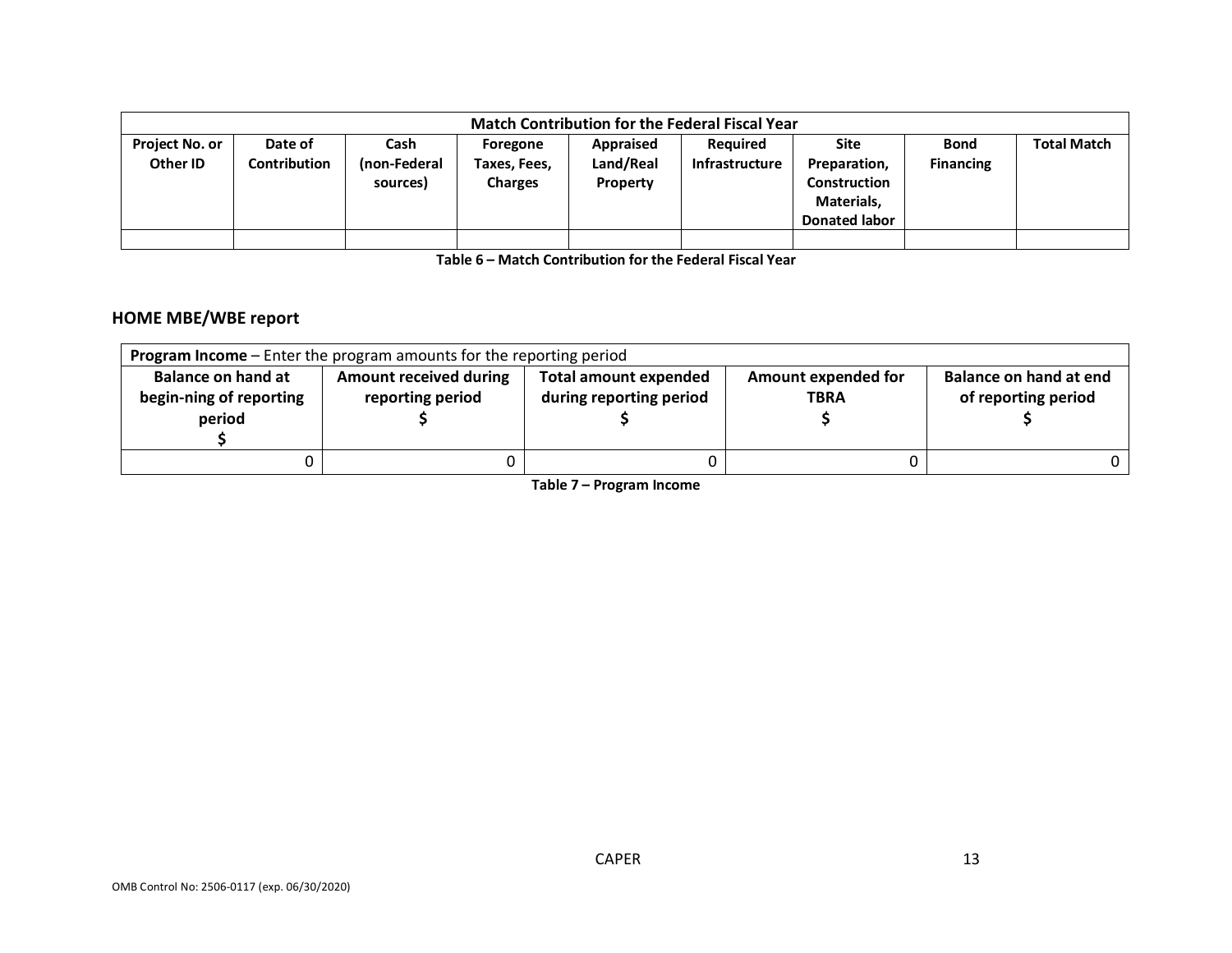|                                                                                                                    |              |                                                |                                   | Minority Business Enterprises and Women Business Enterprises - Indicate the number and dollar |                   |                 |  |
|--------------------------------------------------------------------------------------------------------------------|--------------|------------------------------------------------|-----------------------------------|-----------------------------------------------------------------------------------------------|-------------------|-----------------|--|
| value of contracts for HOME projects completed during the reporting period<br><b>Minority Business Enterprises</b> |              |                                                |                                   |                                                                                               |                   |                 |  |
|                                                                                                                    | <b>Total</b> |                                                |                                   |                                                                                               | <b>White Non-</b> |                 |  |
|                                                                                                                    |              | Alaskan                                        | Asian or                          | <b>Black Non-</b>                                                                             | <b>Hispanic</b>   | <b>Hispanic</b> |  |
|                                                                                                                    |              | <b>Native or</b><br><b>American</b>            | <b>Pacific</b><br><b>Islander</b> | Hispanic                                                                                      |                   |                 |  |
|                                                                                                                    |              | Indian                                         |                                   |                                                                                               |                   |                 |  |
| <b>Contracts</b>                                                                                                   |              |                                                |                                   |                                                                                               |                   |                 |  |
| Dollar                                                                                                             |              |                                                |                                   |                                                                                               |                   |                 |  |
| Amount                                                                                                             | 0            | $\Omega$                                       | $\mathbf{0}$                      | $\mathbf{0}$                                                                                  | 0                 | 0               |  |
| Number                                                                                                             | 0            | 0                                              | $\mathbf{0}$                      | 0                                                                                             | 0                 | 0               |  |
| <b>Sub-Contracts</b>                                                                                               |              |                                                |                                   |                                                                                               |                   |                 |  |
| Number                                                                                                             | 0            | 0                                              | 0                                 | 0                                                                                             | 0                 | 0               |  |
| Dollar                                                                                                             |              |                                                |                                   |                                                                                               |                   |                 |  |
| Amount                                                                                                             | 0            | $\mathbf 0$                                    | 0                                 | 0                                                                                             | 0                 | 0               |  |
|                                                                                                                    | <b>Total</b> | Women<br><b>Business</b><br><b>Enterprises</b> | <b>Male</b>                       |                                                                                               |                   |                 |  |
| <b>Contracts</b>                                                                                                   |              |                                                |                                   |                                                                                               |                   |                 |  |
| Dollar                                                                                                             |              |                                                |                                   |                                                                                               |                   |                 |  |
| Amount                                                                                                             | 0            | 0                                              | $\mathbf{0}$                      |                                                                                               |                   |                 |  |
| Number                                                                                                             | 0            | 0                                              | $\Omega$                          |                                                                                               |                   |                 |  |
| <b>Sub-Contracts</b>                                                                                               |              |                                                |                                   |                                                                                               |                   |                 |  |
| Number                                                                                                             | 0            | 0                                              | 0                                 |                                                                                               |                   |                 |  |
| Dollar                                                                                                             |              |                                                |                                   |                                                                                               |                   |                 |  |
| Amount                                                                                                             | 0            | 0                                              | 0                                 |                                                                                               |                   |                 |  |

**Table 8 - Minority Business and Women Business Enterprises**

| Minority Owners of Rental Property - Indicate the number of HOME assisted rental property owners<br>and the total amount of HOME funds in these rental properties assisted |              |                                                   |                                               |                                      |                 |                 |  |
|----------------------------------------------------------------------------------------------------------------------------------------------------------------------------|--------------|---------------------------------------------------|-----------------------------------------------|--------------------------------------|-----------------|-----------------|--|
|                                                                                                                                                                            | <b>Total</b> |                                                   | <b>Minority Property Owners</b>               |                                      |                 |                 |  |
|                                                                                                                                                                            |              | Alaskan<br><b>Native or</b><br>American<br>Indian | Asian or<br><b>Pacific</b><br><b>Islander</b> | <b>Black Non-</b><br><b>Hispanic</b> | <b>Hispanic</b> | <b>Hispanic</b> |  |
| Number                                                                                                                                                                     | 0            | 0                                                 |                                               | 0                                    | 0               |                 |  |
| Dollar                                                                                                                                                                     |              |                                                   |                                               |                                      |                 |                 |  |
| Amount                                                                                                                                                                     | 0            | 0                                                 | 0                                             | 0                                    | 0               |                 |  |

**Table 9 – Minority Owners of Rental Property**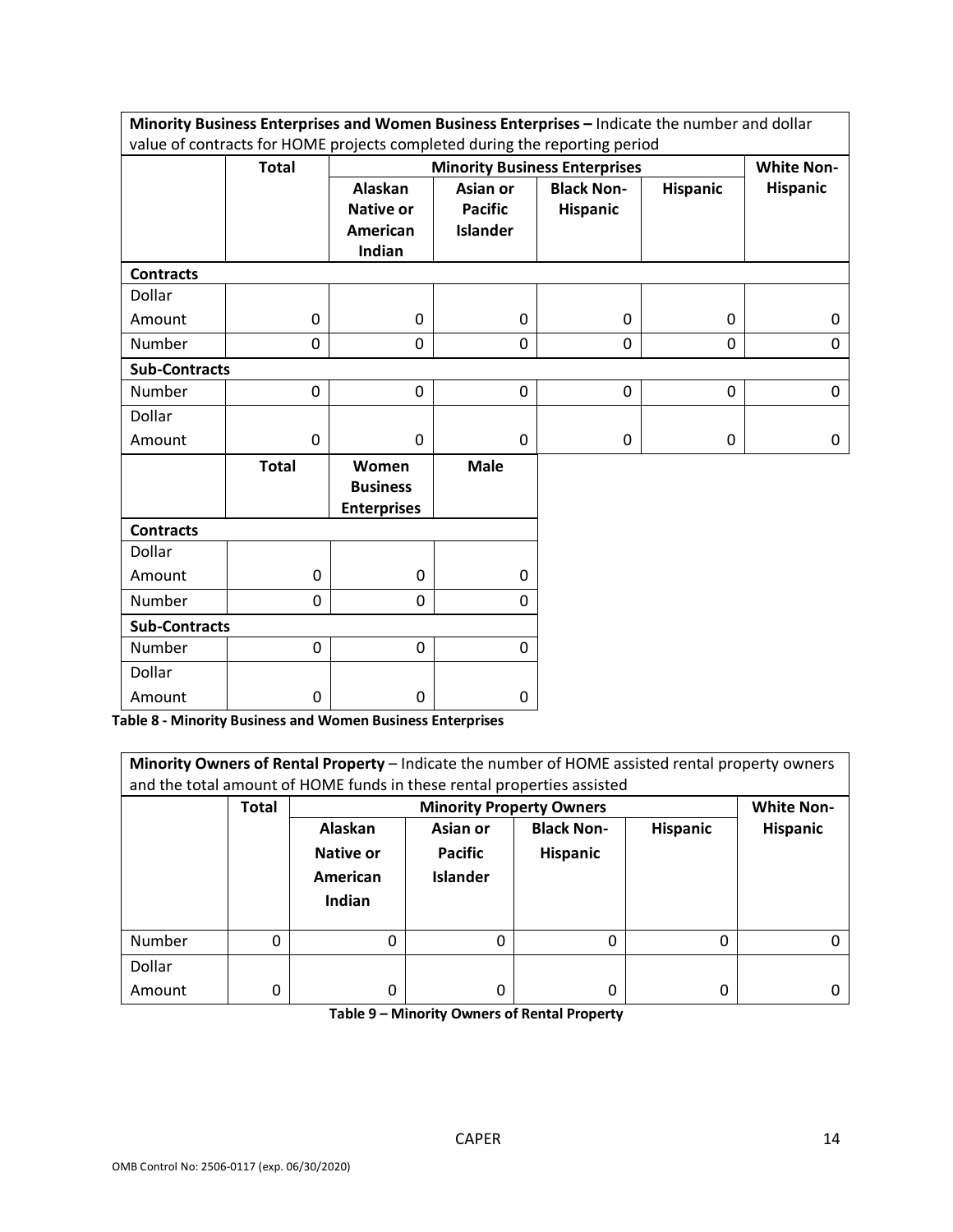|                                                                                  |              |           |          |                 |   |                                      | Relocation and Real Property Acquisition - Indicate the number of persons displaced, the cost of |                   |
|----------------------------------------------------------------------------------|--------------|-----------|----------|-----------------|---|--------------------------------------|--------------------------------------------------------------------------------------------------|-------------------|
| relocation payments, the number of parcels acquired, and the cost of acquisition |              |           |          |                 |   |                                      |                                                                                                  |                   |
| Parcels Acquired                                                                 |              |           |          | 0               |   | 0                                    |                                                                                                  |                   |
| <b>Businesses Displaced</b>                                                      |              | 0         |          | 0               |   |                                      |                                                                                                  |                   |
| <b>Nonprofit Organizations</b>                                                   |              |           |          |                 |   |                                      |                                                                                                  |                   |
| Displaced                                                                        |              |           | 0        |                 | 0 |                                      |                                                                                                  |                   |
| <b>Households Temporarily</b>                                                    |              |           |          |                 |   |                                      |                                                                                                  |                   |
| Relocated, not Displaced                                                         |              |           | 0        |                 | 0 |                                      |                                                                                                  |                   |
|                                                                                  |              |           |          |                 |   |                                      |                                                                                                  |                   |
| <b>Households</b>                                                                | <b>Total</b> |           |          |                 |   | <b>Minority Property Enterprises</b> |                                                                                                  | <b>White Non-</b> |
| <b>Displaced</b>                                                                 |              | Alaskan   |          | Asian or        |   | <b>Black Non-</b>                    | <b>Hispanic</b>                                                                                  | Hispanic          |
|                                                                                  |              | Native or |          | <b>Pacific</b>  |   | <b>Hispanic</b>                      |                                                                                                  |                   |
|                                                                                  |              | American  |          | <b>Islander</b> |   |                                      |                                                                                                  |                   |
|                                                                                  |              | Indian    |          |                 |   |                                      |                                                                                                  |                   |
|                                                                                  |              |           |          |                 |   |                                      |                                                                                                  |                   |
| Number                                                                           | 0            |           | $\Omega$ |                 | 0 | 0                                    | 0                                                                                                | 0                 |

**Table 10 – Relocation and Real Property Acquisition**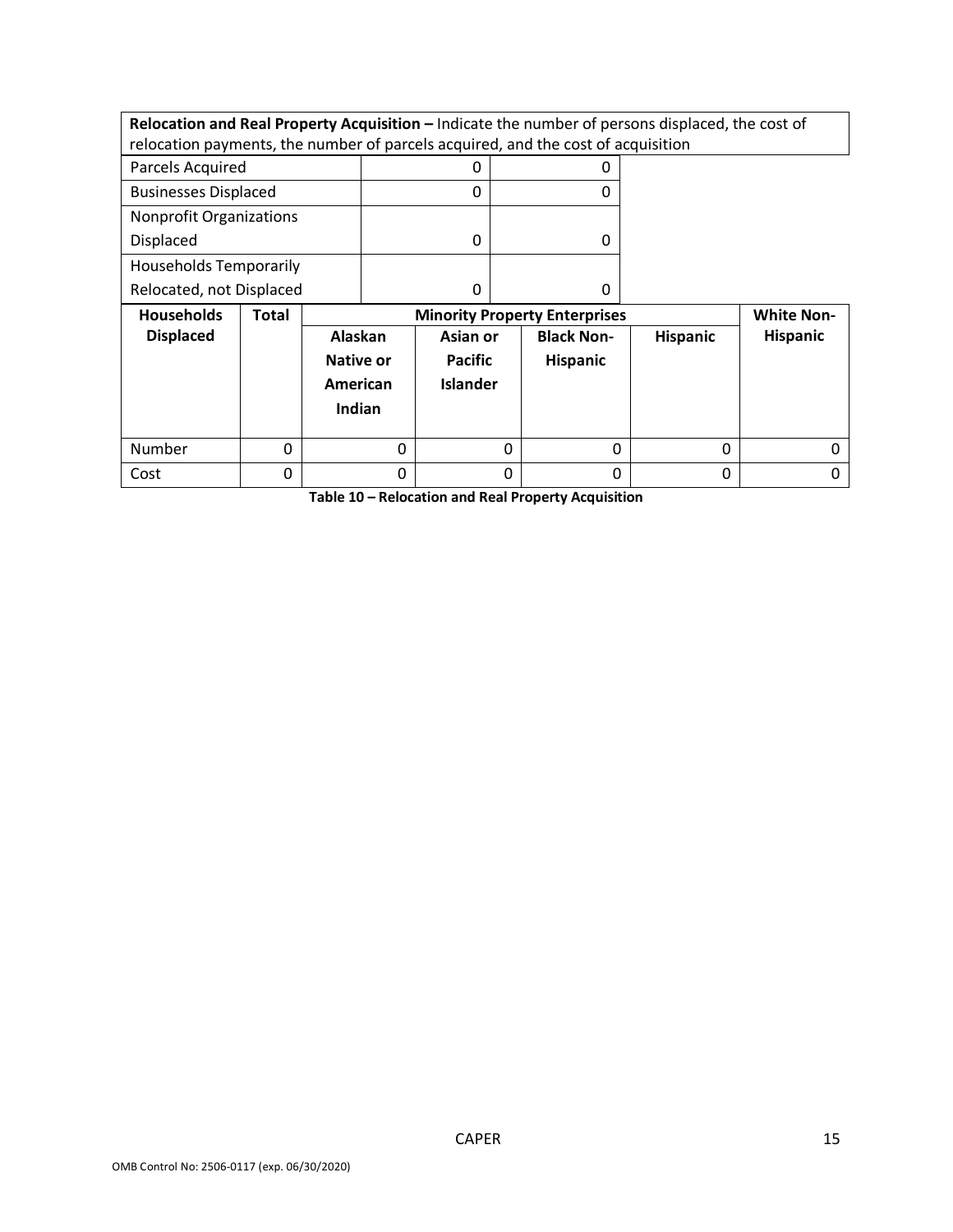# **CR-20 - Affordable Housing 91.520(b)**

**Evaluation of the jurisdiction's progress in providing affordable housing, including the number and types of families served, the number of extremely low-income, low-income, moderate-income, and middle-income persons served.**

|                                          | <b>One-Year Goal</b> | Actual |
|------------------------------------------|----------------------|--------|
| Number of Homeless households to be      |                      |        |
| provided affordable housing units        | 24                   |        |
| Number of Non-Homeless households to be  |                      |        |
| provided affordable housing units        | 200                  |        |
| Number of Special-Needs households to be |                      |        |
| provided affordable housing units        | 100                  |        |
| <b>Total</b>                             | 324                  |        |

**Table 11 – Number of Households**

|                                        | <b>One-Year Goal</b> | Actual |
|----------------------------------------|----------------------|--------|
| Number of households supported through |                      |        |
| <b>Rental Assistance</b>               | 24                   |        |
| Number of households supported through |                      |        |
| The Production of New Units            | 185                  |        |
| Number of households supported through |                      |        |
| <b>Rehab of Existing Units</b>         | 3                    |        |
| Number of households supported through |                      |        |
| <b>Acquisition of Existing Units</b>   | 5                    |        |
| <b>Total</b>                           | 217                  |        |

**Table 12 – Number of Households Supported**

## **Discuss the difference between goals and outcomes and problems encountered in meeting these goals.**

The one-year goal for providing affordable housing units to homeless households was not met because the City of Urbana and Urbana HOME Consortium primarly used HOME and CDBG funding for permanent affordable housing development, TBRA, and owner-occupied housing rehabilitation. However, the City of Urbana received ESG funds through the State of Illinois to provide emergency shelter for the homeless. Other HUD- and locally-funded programs are currently being leveraged to provide affordable housing opportunities for homeless households.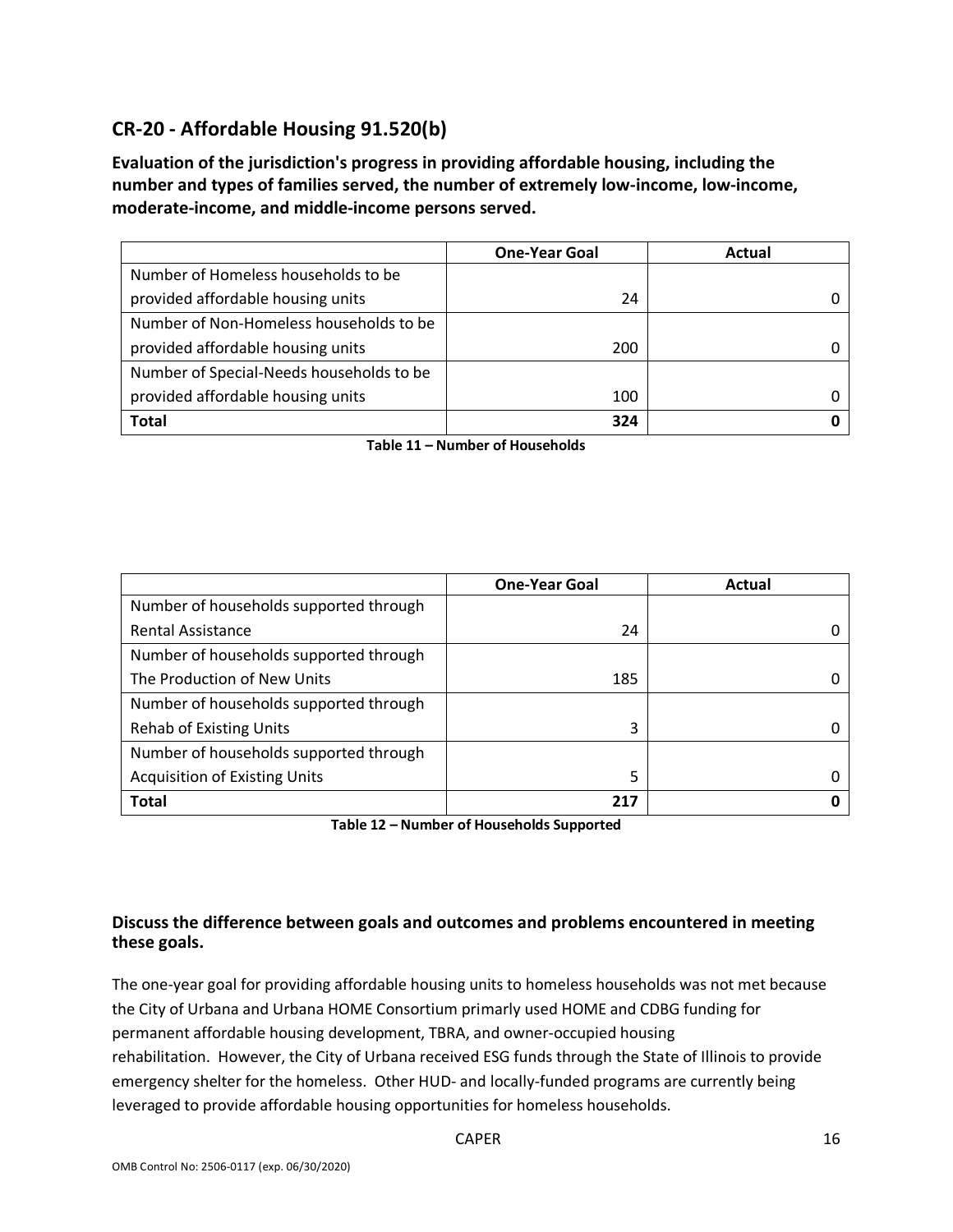#### **Discuss how these outcomes will impact future annual action plans.**

Future annual action plans will like require an adjustment in the expected number of housing units for homeles and special needs households to reflect the above considerations as well as other factors.

**Include the number of extremely low-income, low-income, and moderate-income persons served by each activity where information on income by family size is required to determine the eligibility of the activity.**

| <b>Number of Households Served</b> | <b>CDBG Actual</b> | <b>HOME Actual</b> |
|------------------------------------|--------------------|--------------------|
| <b>Extremely Low-income</b>        |                    |                    |
| Low-income                         |                    |                    |
| Moderate-income                    |                    |                    |
| Total                              |                    |                    |

**Table 13 – Number of Households Served**

#### **Narrative Information**

Recent trends and prioritization patterns have played a significant role in the outcomes shown in this section. As such trends and preferences change to meet shifting needs, the result of CDBG and HOME investments will likely shift over time as well.

The City of Urbana is actively taking steps to alleviate the "worst case housing needs" experienced by Urbana residents. In particular, the City of Urbana is subgranting State ESG funds to local emergency shelters that are experiencing a funding gap, but are not able to apply for at least \$25,000 from the State of Illinois. Acting in this capacity helps to provide much needed gap funding to emergency shelters, and allows smaller shelters to build capacity.

The City of Urbana has also undertaken other actions to foster and maintain affordable housing, such as supporting developers in their application for Low-Income Housing Tax Credits for the Pinewood Place development in Urbana.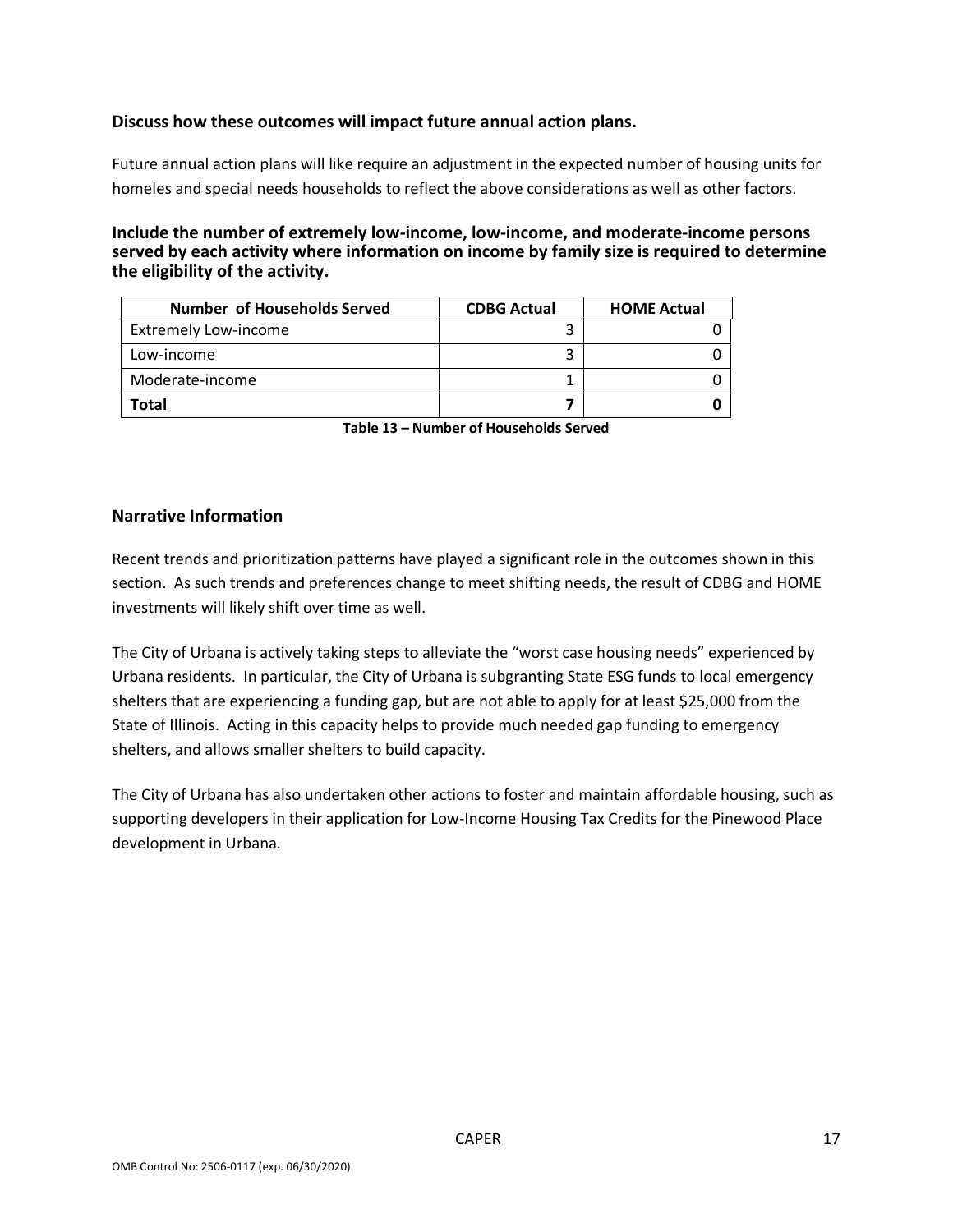# **CR-25 - Homeless and Other Special Needs 91.220(d, e); 91.320(d, e); 91.520(c)**

**Evaluate the jurisdiction's progress in meeting its specific objectives for reducing and ending homelessness through:**

# **Reaching out to homeless persons (especially unsheltered persons) and assessing their individual needs**

The City of Urbana HOME Consortium consistently work with agencies that serve the homeless population to assess and meet their needs. Staff from the City of Urbana, City of Champaign, and CCRPC regularly attend meetings of the Champaign County Continuum of Service Providers to the Homeless (CCCoSPH)to hear the needs of agencies that serve the homeless directly. Staff from CCRPC, City of Champaign, and City of Urbana are also on the Executive Committee of the CCCoSPH. The City of Urbana partners with Courage Connection to provide Supportive Housing Program (SHP) funds to operate a transitional housing program. Transitional housing has been an effective strategy for helping members of the sheltered or unsheltered homeless population learn necessary skills to ensure that they are able to maintain permanent housing. This fiscal year, the City of Urbana administered the Emerency Solutions Grant on behalf of Crisis Nursery and C-U Men's Emergency Shelter for operating funds. City of Urbana also volunteered during the 2020 Point in Time unsheltered count.

## **Addressing the emergency shelter and transitional housing needs of homeless persons**

The City of Urbana participates in the Champaign County Continuum of Service Providers to the Homeless by acting as a State recipient of ESG funds and serving on the Executive Committee. The City subgranted these funds to emergency shelters offered at C-U Men's Emergency Shelter and Crisis Nursery. Through a partnership with the City of Champaign's Neighborhood Stabilization Program, Courage Connection has six affordable housing rentals in the community. Through this program, Courage Connection's clients and other community members in need of affordable housing now have additional quality options in Champaign.

**Helping low-income individuals and families avoid becoming homeless, especially extremely low-income individuals and families and those who are: likely to become homeless after being discharged from publicly funded institutions and systems of care (such as health care facilities, mental health facilities, foster care and other youth facilities, and corrections programs and institutions); and, receiving assistance from public or private agencies that address housing, health, social services, employment, education, or youth needs**

The City of Urbana and Urbana HOME Consortium work closely with the Housing Authority of Champaignm County to ensure that affordable housing opportunities are made available within the Consortium geography. Many subreceipents of HOME funds, in addition to providing housing assistance, also perform case management and work with individuals who are either housing insecure or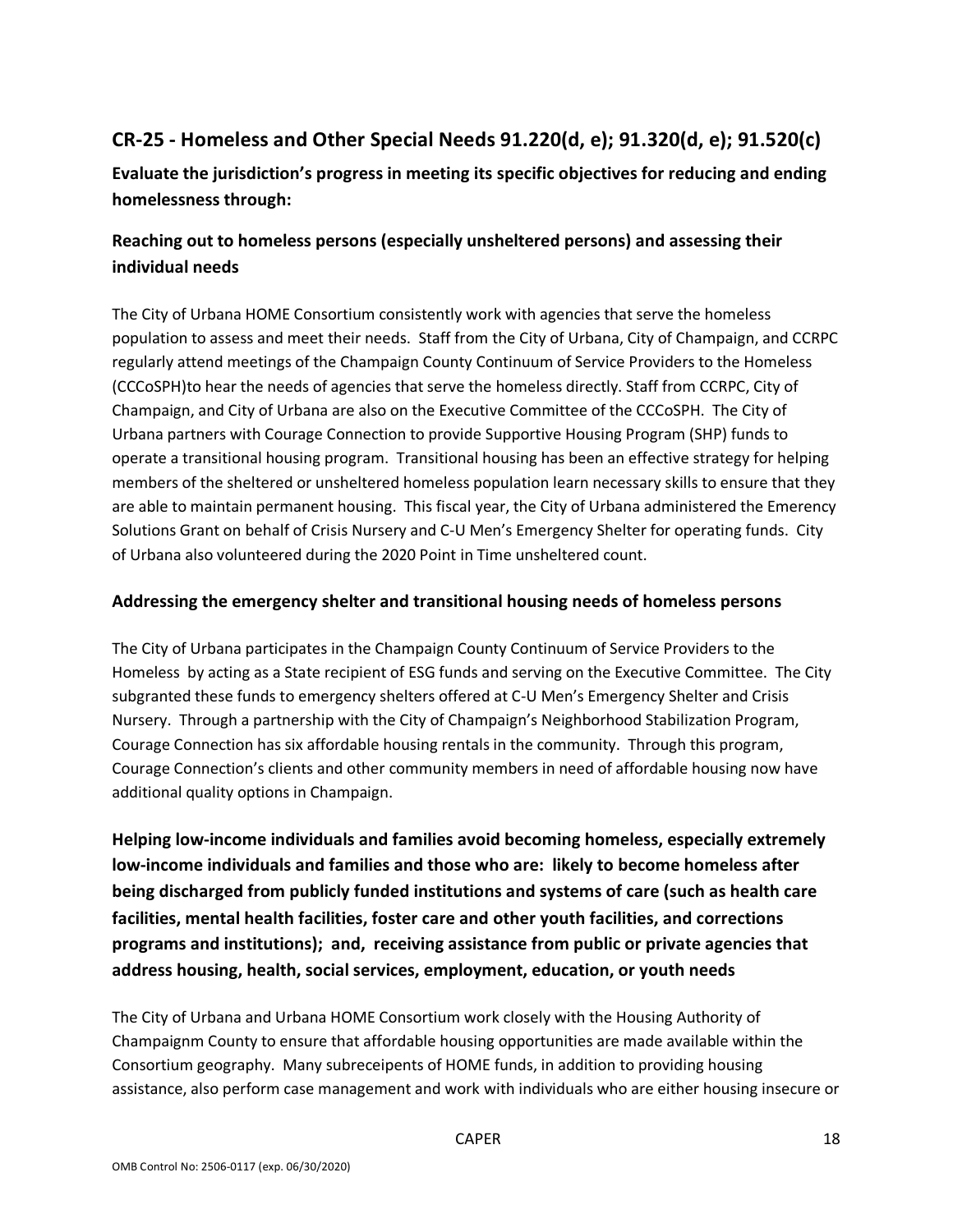transitioning into homeownership to develop necessary self-sufficiency components in their HOME funded TBRA programs. The City of Urbana's Transitional Housing Program also includes case management and a self-sufficiency compontent.

**Helping homeless persons (especially chronically homeless individuals and families, families with children, veterans and their families, and unaccompanied youth) make the transition to permanent housing and independent living, including shortening the period of time that individuals and families experience homelessness, facilitating access for homeless individuals and families to affordable housing units, and preventing individuals and families who were recently homeless from becoming homeless again**

The CDBG funded City of Urbana Transitional Housing Program is specifically designed to leverage Cityowned property and use it to house families working toward permanent housing and independent living. The City of Urbana and Urbana HOME Consortium members also work together with the Champaign County Continuum of Service Providers to the Homeless to ensure that the needs of homeless households in the Consortium geography are being met to the greatest extent possible. As mentioned above, many subrecipients of HOME TBRA funds perform case management and work with individuals who may be formerly homeless to develop necessary self-sufficiency skills.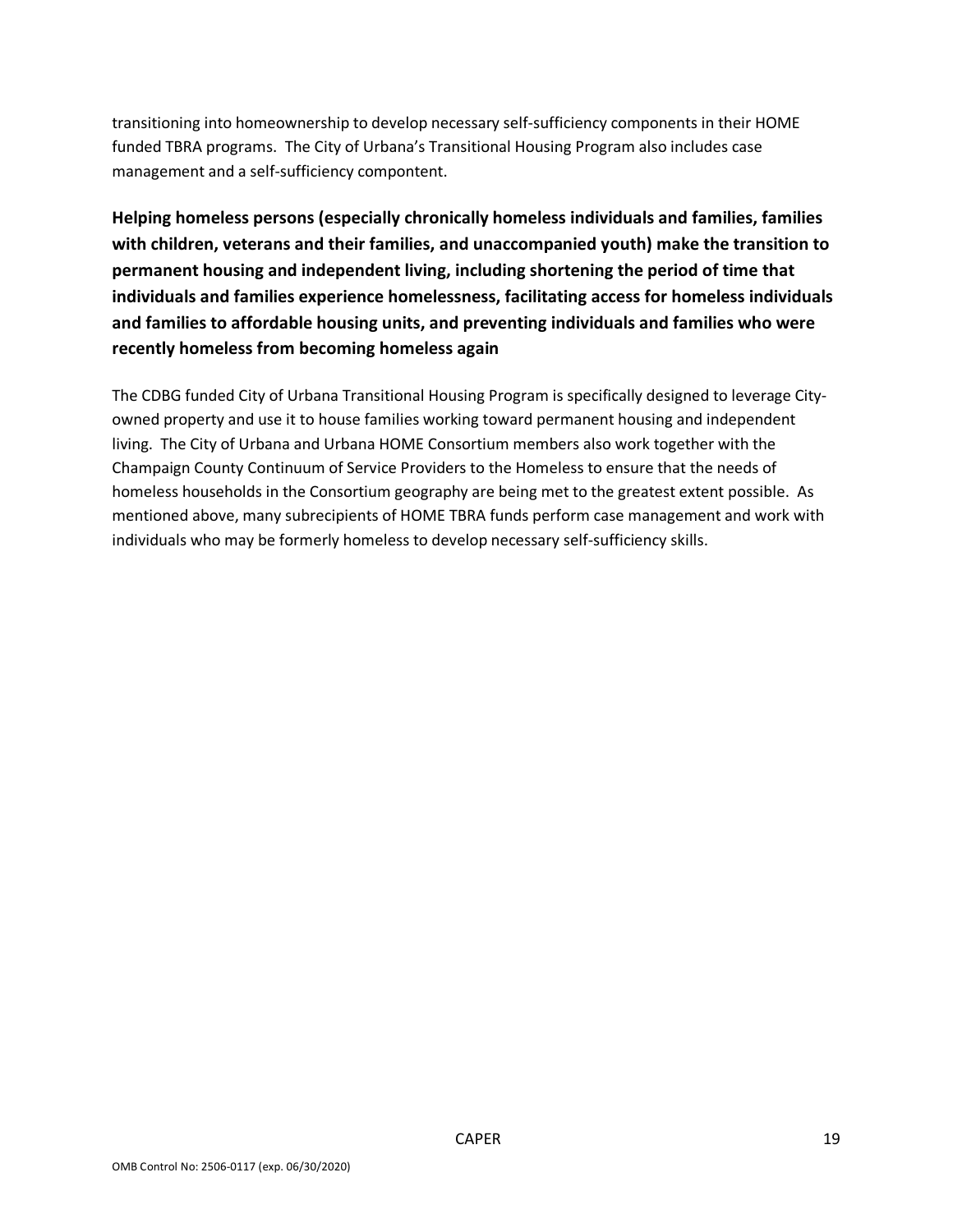# **CR-30 - Public Housing 91.220(h); 91.320(j)**

## **Actions taken to address the needs of public housing**

The City of Urbana has partnered with the Housing Authority of Champaign County on various housing deveopments, most recently with Brinshore and Highland Green developers. Highland Green consists of 33 housing units with 8 – 9 units set aside for veterans. In FY 19/20 the City worked with the Housing Authority of Champaign County to build 24 permanent affordable housing units at Pinewood Place.

## **Actions taken to encourage public housing residents to become more involved in management and participate in homeownership**

The HACC Board meetings are always held publicly and are open for all to attend. Also the HACC Resident Advisory Board (RAB) provides the PHA and the residents with a forum for sharing information about the Agency's Annual Moving to Work Plan.

#### **Actions taken to provide assistance to troubled PHAs**

The Housing Authority of Champaign County is not a troubled PHA.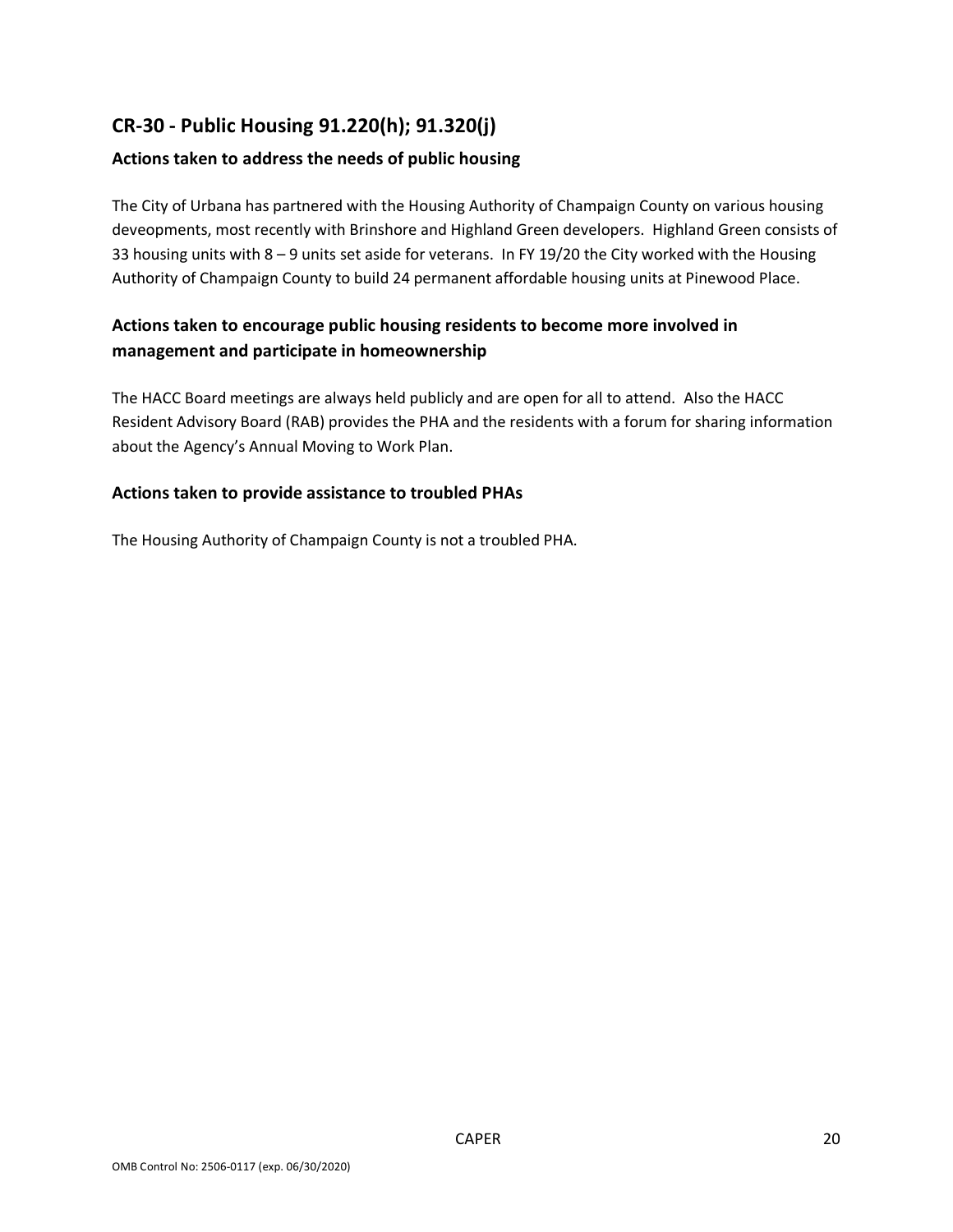# **CR-35 - Other Actions 91.220(j)-(k); 91.320(i)-(j)**

**Actions taken to remove or ameliorate the negative effects of public policies that serve as barriers to affordable housing such as land use controls, tax policies affecting land, zoning ordinances, building codes, fees and charges, growth limitations, and policies affecting the return on residential investment. 91.220 (j); 91.320 (i)**

Think Urbana is a program of the Urbana Enterprise Zone that provides financial incentives including property tax abatement and sales tax exemptions to eligible residential, commercial, and inducstrial construction within the Zone. The tax abatements can function to significantly lower the cost of new housing construction within the Urbana Enterprise Zone.

## **Actions taken to address obstacles to meeting underserved needs. 91.220(k); 91.320(j)**

The City of Urbana has continued working with the Housing Authority of Champaign County to remove barriers to affordable housing. The City has also successfully worked with Habitat for Humanity, who received HOME funding from the Urbana HOME Consortium, to remove the barriers to affordable housing. Habitat works with families to purchase affordable hosing by working with them to improve their credit, and by offering down payment assistance.

## **Actions taken to reduce lead-based paint hazards. 91.220(k); 91.320(j)**

The Grants Management Division of the City has continued to ensure compliance with Title X lead based paint regulations. The Grants Management Division staff is commited to meeting these obligations through the most cost-effective methods available. The City of Urbana is required to hold refresher courses at least once every three years. The City of Urbana and other members of the Urbana HOME Consortium are aware of the latest lead-based paint requirements and best practices as promulgated by HUD and EPA. The City of Urbana remains interested in applying for such funding should it become available. All projects use lead-safe work practices and interim controls as stipulated by HUD according to the amount of funding invested

## **Actions taken to reduce the number of poverty-level families. 91.220(k); 91.320(j)**

The City of Urbana and Urbana HOME Consortium are always looking to find innovative ways to link local contractors to investments of Federal community development and affordable housing funds. CDBG funds were allocated to the Urbana Park District for a summer youth employment program. Family Service of Champaign County was also supported through the Consolidated Social Service Fund with funding from Cunningham Township. State ESG funds were passed through the City of Urbana to Crisis Nursery and C-U Men's Shelter to ensure emergency services and shelter needs were met.

#### **Actions taken to develop institutional structure. 91.220(k); 91.320(j)**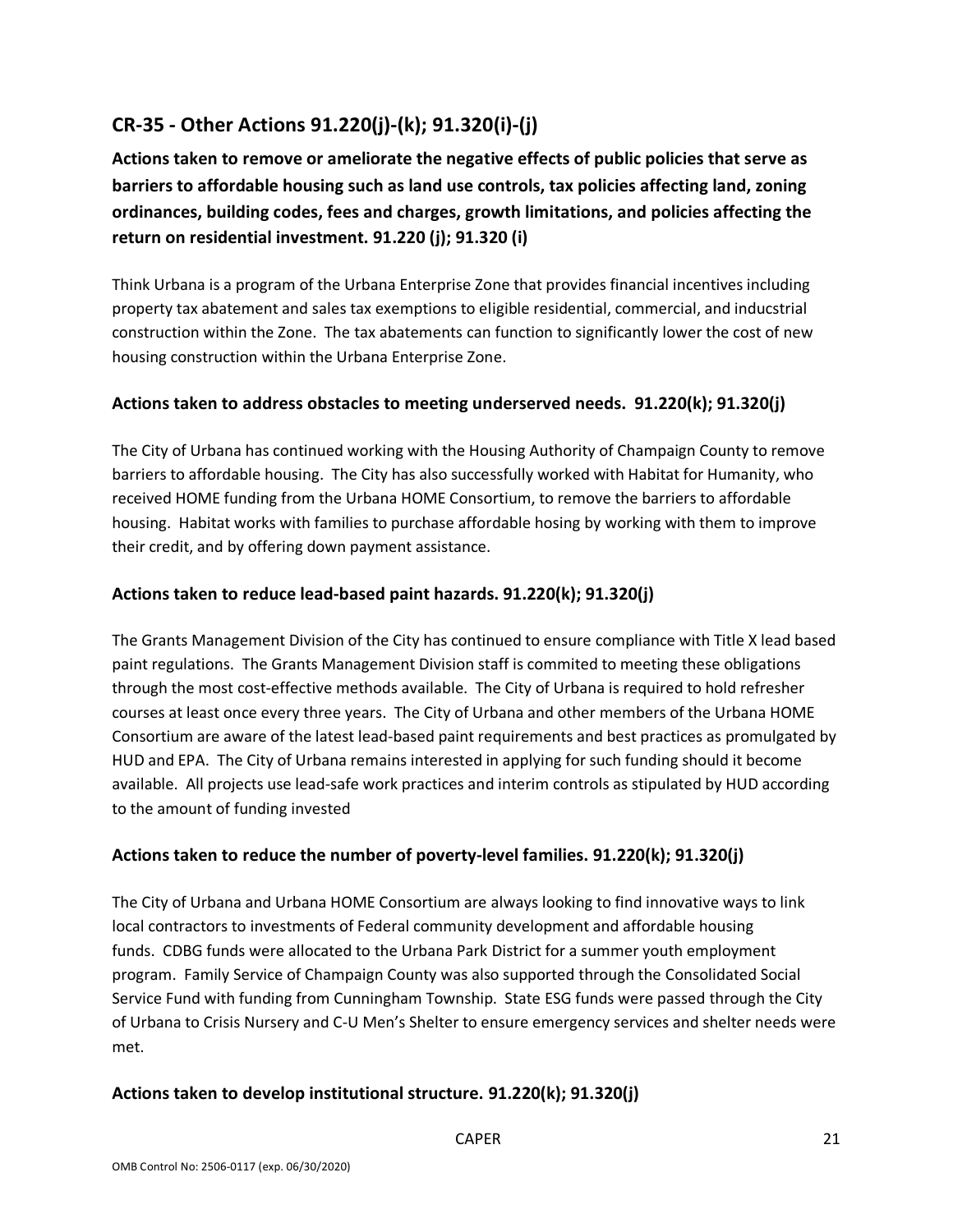Urbana staff has worked to foster creative ideas for improving the institutional structure that is part of a larger, more holistic network of services that benefit low-income households. By supporting various social service agencies through staff participation on the Continuum of Service Providers to the Homless, the City of Urbana has played a role in developing programmatic improvements that will further the impact of these services in the community.

## **Actions taken to enhance coordination between public and private housing and social service agencies. 91.220(k); 91.320(j)**

Urbana staff regularly attend board meetings for the Housing Authority of Champaign County. The City has also maintained an active presence on the Champaign County Continuum of Service Providers to the Homeless , offering assistance with various reporting and application systems inherent to the successful delivery of the Continuum of Care network.

# **Identify actions taken to overcome the effects of any impediments identified in the jurisdictions analysis of impediments to fair housing choice. 91.520(a)**

One recommendation from the latest Analysis of Impediments of Fair Housing Choice undertaken in 2010 was that 1) the City should work with Persons Assuming Control of their Environment (PACE) to create better cooperation between the landlords and realtors of the area, facilitating the housing process for persons with disabilities and ensuring tha the accessible housing units listing be as up-todate as possible; and 2) that the Grants Management Division should work together with the Human Relations Commission and the Champaign Urbana Tenant Union to create a marketing strategy aimed at better educating community members of their rights as tenants and homeowners. The Grants Management Division works closely with the Human Relations Office at the City of Urbana to establish a mutual understanding of recent fair housing complaints. The age of housing in the City of Urbana was cited as another impediment to fair housing due to the affordability issues created by upkeep for older homes, since maintenance could be deferred at times.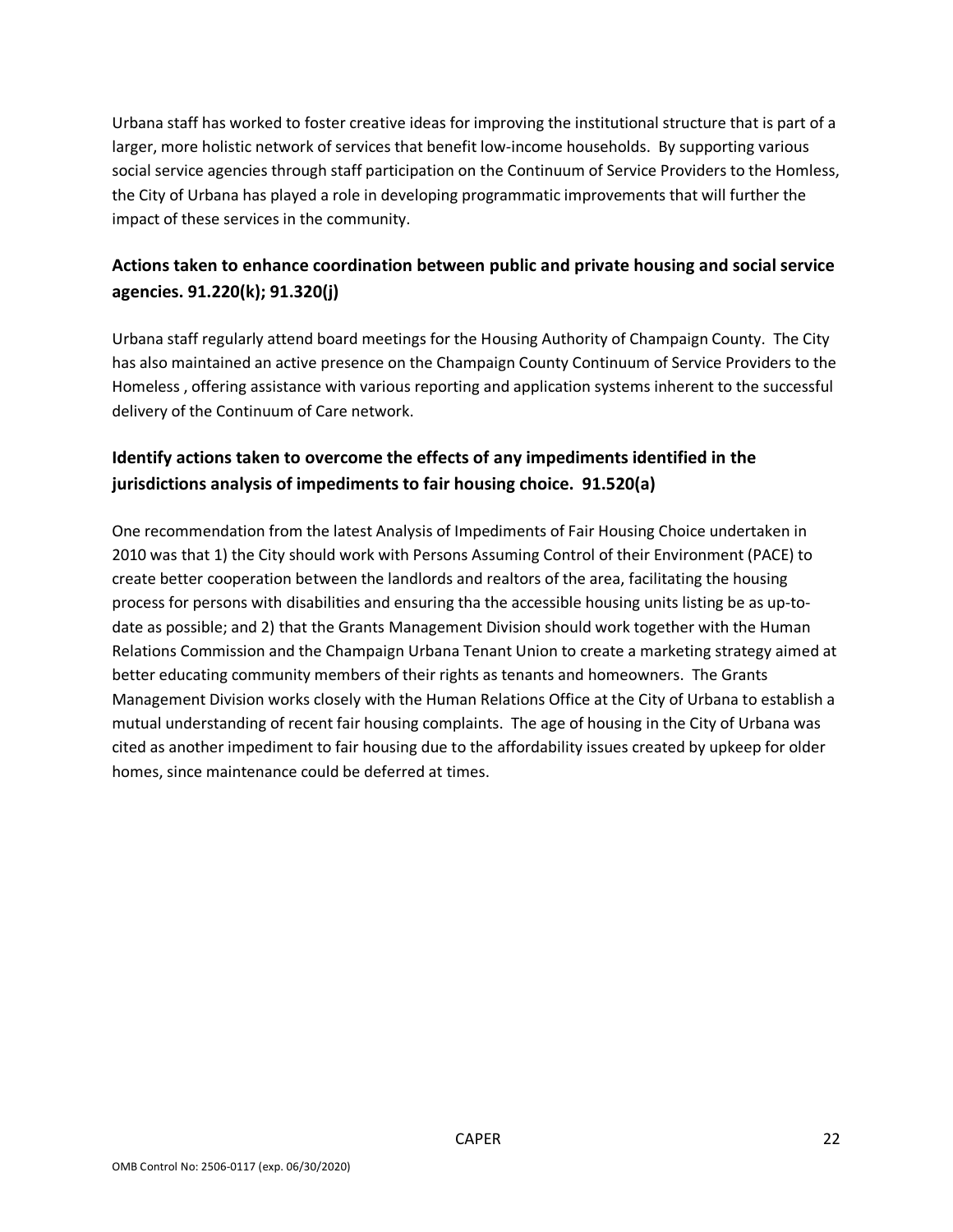# **CR-40 - Monitoring 91.220 and 91.230**

**Describe the standards and procedures used to monitor activities carried out in furtherance of the plan and used to ensure long-term compliance with requirements of the programs involved, including minority business outreach and the comprehensive planning requirements**

Monitoring of CDBG and HOME subrecipients of the City of Urbana and Urbana HOME Consortium respectively is undertaken on an annual basis. Habitat, courage Connection, Rosecrance - Crystal view - Highland Green - Bristol.....

## **Citizen Participation Plan 91.105(d); 91.115(d)**

## **Describe the efforts to provide citizens with reasonable notice and an opportunity to comment on performance reports**.

Draft verions of the CAPER and similar notices were placed at the Urbana Free Library. At the conclusion of the public comment period...................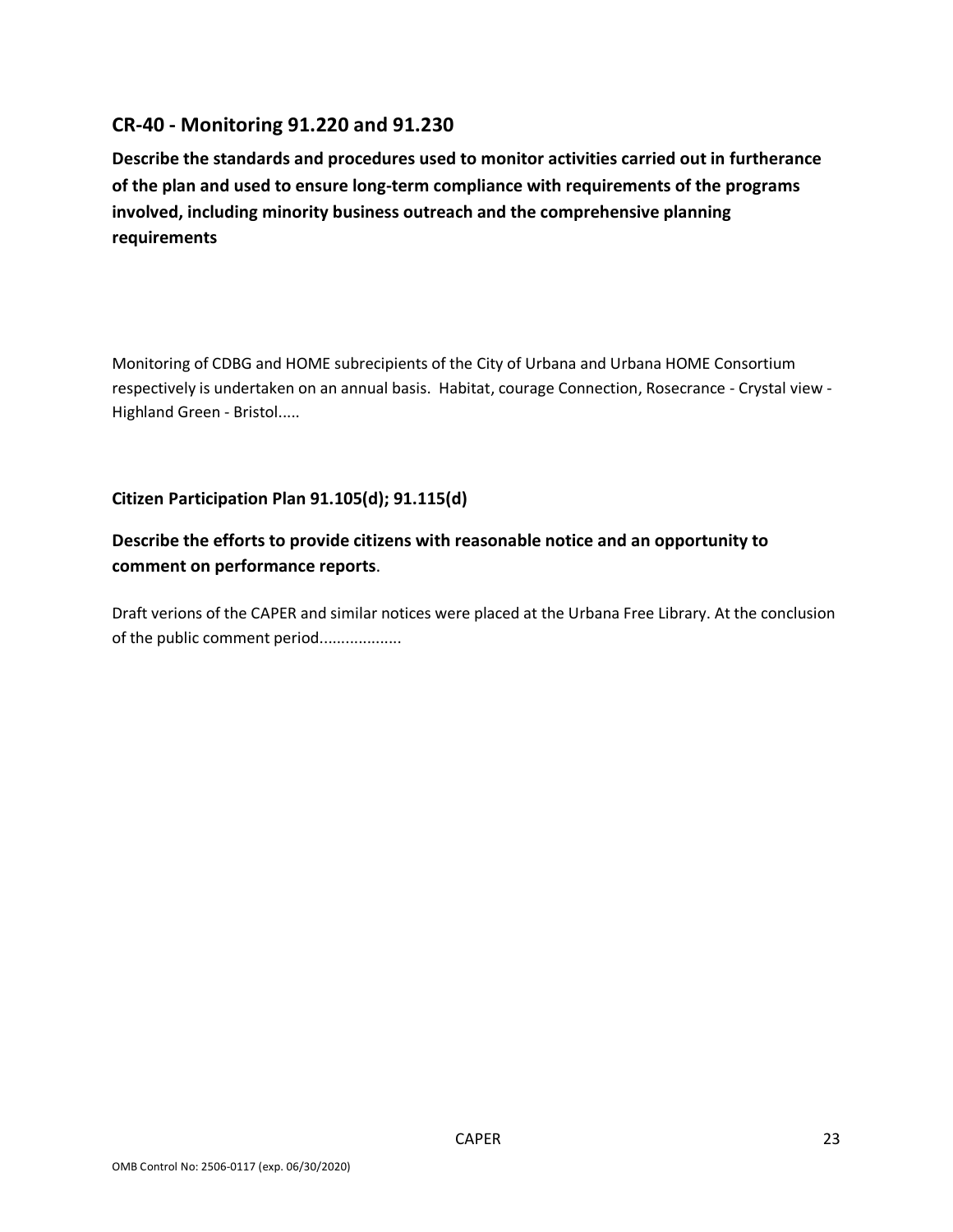# **CR-45 - CDBG 91.520(c)**

# **Specify the nature of, and reasons for, any changes in the jurisdiction's program objectives and indications of how the jurisdiction would change its programs as a result of its experiences.**

In the past, CDBG funds were able to cover a greater portion of the neighborhood cleanup events, but rising costs have caused the CDBG funds only be able to fund a smaller portion of one event. The City of Urbana held one event this year and is currently looking into possible solutions which could involve more changes to the program.

# **Does this Jurisdiction have any open Brownfields Economic Development Initiative (BEDI) grants?**

No

**[BEDI grantees] Describe accomplishments and program outcomes during the last year.**